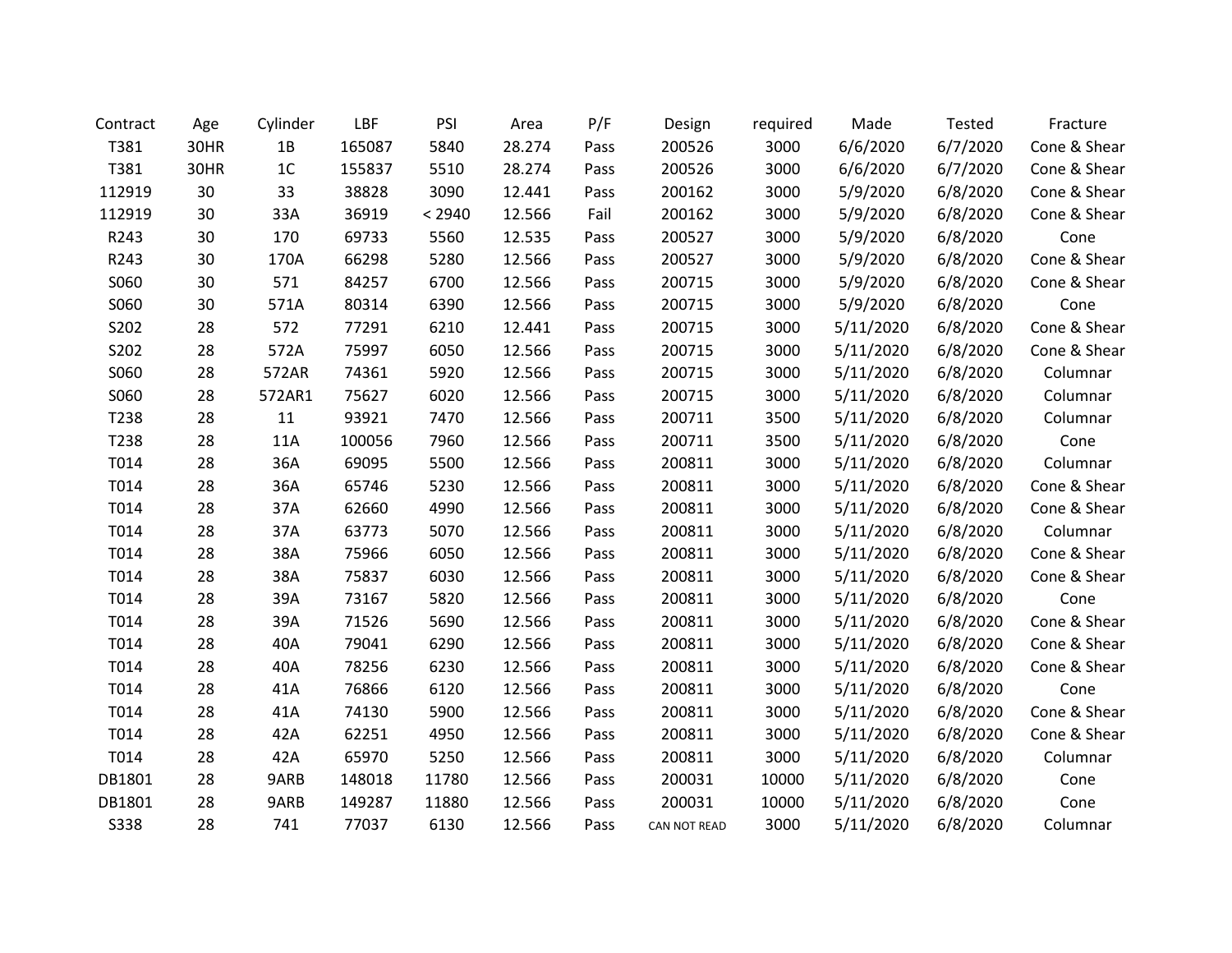| <b>S338</b> | 28 | 741A           | 79815  | 6350 | 12.566 | Pass | CAN NOT READ | 3000 | 5/11/2020 | 6/8/2020 | Cone & Shear |
|-------------|----|----------------|--------|------|--------|------|--------------|------|-----------|----------|--------------|
| S060        | 28 | 80             | 72078  | 5740 | 12.566 | Pass | 200715       | 3000 | 5/11/2020 | 6/8/2020 | Cone & Shear |
| S060        | 28 | 80A            | 75543  | 6010 | 12.566 | Pass | 200715       | 3000 | 5/11/2020 | 6/8/2020 | Columnar     |
| T930        | 28 | $\overline{7}$ | 57021  | 4540 | 12.566 | Pass | 200799       | 3000 | 5/11/2020 | 6/8/2020 | Cone & Shear |
| T930        | 28 | 7A             | 53618  | 4270 | 12.566 | Pass | 200799       | 3000 | 5/11/2020 | 6/8/2020 | Columnar     |
| 125190      | 28 | 28             | 65387  | 5200 | 12.566 | Pass | 200414       | 4000 | 5/11/2020 | 6/8/2020 | Cone & Shear |
| 125190      | 28 | 28A            | 64741  | 5150 | 12.566 | Pass | 200414       | 4000 | 5/11/2020 | 6/8/2020 | Cone & Shear |
| P230        | 28 | 1782           | 67849  | 5400 | 12.566 | Pass | 200154       | 3000 | 5/11/2020 | 6/8/2020 | Cone & Shear |
| P230        | 28 | 1782A          | 69468  | 5530 | 12.566 | Pass | 200154       | 3000 | 5/11/2020 | 6/8/2020 | Columnar     |
| R243        | 28 | 171            | 70142  | 5580 | 12.566 | Pass | 200527       | 3000 | 5/11/2020 | 6/8/2020 | Cone & Shear |
| R243        | 28 | 171A           | 76444  | 6080 | 12.566 | Pass | 200527       | 3000 | 5/11/2020 | 6/8/2020 | Cone         |
| S202        | 28 | 170            | 157959 | 5580 | 28.312 | Pass | 200135       | 3000 | 5/11/2020 | 6/8/2020 | Cone         |
| S202        | 28 | 170A           | 145996 | 5160 | 28.274 | Pass | 200135       | 3000 | 5/11/2020 | 6/8/2020 | Cone & Shear |
| T062        | 28 | 31             | 84197  | 6700 | 12.566 | Pass | 200493       | 3000 | 5/11/2020 | 6/8/2020 | Columnar     |
| T062        | 28 | 31A            | 82646  | 6580 | 12.566 | Pass | 200493       | 3000 | 5/11/2020 | 6/8/2020 | Cone         |
| T279        | 28 | 3              | 74879  | 5960 | 12.566 | Pass | 200635       | 3000 | 5/11/2020 | 6/8/2020 | Columnar     |
| T279        | 28 | 3A             | 72710  | 5790 | 12.566 | Pass | 200635       | 3000 | 5/11/2020 | 6/8/2020 | Cone         |
| T336        | 28 | 17             | 73883  | 5880 | 12.566 | Pass | 200641       | 3000 | 5/11/2020 | 6/8/2020 | Cone & Shear |
| T336        | 28 | 17A            | 70646  | 5620 | 12.566 | Pass | 200641       | 3000 | 5/11/2020 | 6/8/2020 | Cone & Shear |
| T397        | 28 | 5              | 98566  | 7840 | 12.566 | Pass | 200721       | 3000 | 5/11/2020 | 6/8/2020 | Cone & Shear |
| T397        | 28 | 5A             | 95368  | 7590 | 12.566 | Pass | 200721       | 3000 | 5/11/2020 | 6/8/2020 | Cone         |
| U014        | 28 | 4              | 63576  | 5060 | 12.566 | Pass | 200632       | 3000 | 5/11/2020 | 6/8/2020 | Cone & Shear |
| U014        | 28 | 4A             | 63143  | 5020 | 12.566 | Pass | 200632       | 3000 | 5/11/2020 | 6/8/2020 | Cone & Shear |
| DB1701      | 30 | 693A           | 76634  | 6100 | 12.566 | Pass | 200395       | 3000 | 5/9/2020  | 6/8/2020 | Cone         |
| DB1701      | 30 | 693B           | 74335  | 5920 | 12.566 | Pass | 200395       | 3000 | 5/9/2020  | 6/8/2020 | Cone & Shear |
| DB1701      | 28 | 2096A          | 70944  | 5650 | 12.566 | Pass | 200149       | 3000 | 5/11/2020 | 6/8/2020 | Cone         |
| DB1701      | 28 | 2096B          | 66825  | 5320 | 12.566 | Pass | 200149       | 3000 | 5/11/2020 | 6/8/2020 | Cone & Shear |
| DB1701      | 30 | 2202A          | 52591  | 4190 | 12.566 | Pass | 200149       | 3000 | 5/9/2020  | 6/8/2020 | Cone & Shear |
| DB1701      | 30 | 2202B          | 50005  | 3980 | 12.566 | Pass | 200149       | 3000 | 5/9/2020  | 6/8/2020 | Cone & Shear |
| 106077      | 28 | 39A            | 76773  | 6110 | 12.566 | Pass | 200286       | 3000 | 5/11/2020 | 6/8/2020 | Cone & Shear |
| 106077      | 28 | 39A            | 82057  | 6530 | 12.566 | Pass | 200286       | 3000 | 5/11/2020 | 6/8/2020 | Cone & Shear |
| S009        | 28 | 25A            | 89390  | 7110 | 12.573 | Pass | 200771       | 3000 | 5/11/2020 | 6/8/2020 | Cone & Shear |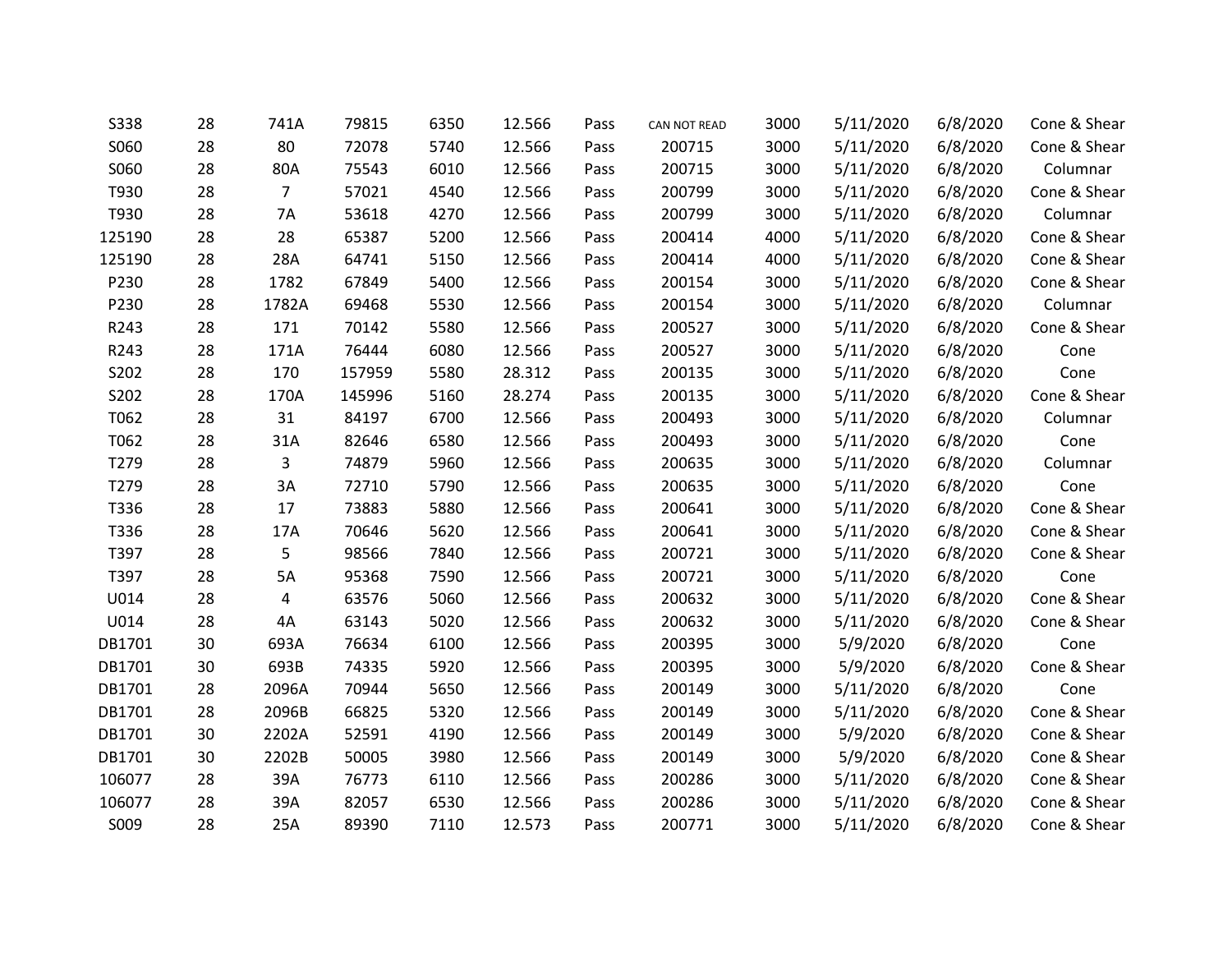| S009        | 28 | 25A       | 90712  | 7220 | 12.573 | Pass | 200771         | 3000 | 5/11/2020 | 6/8/2020 | Cone         |
|-------------|----|-----------|--------|------|--------|------|----------------|------|-----------|----------|--------------|
| S272        | 30 | 31        | 78335  | 6230 | 12.566 | Pass | 200055         | 3000 | 5/9/2020  | 6/8/2020 | Columnar     |
| S272        | 30 | 31A       | 76089  | 6050 | 12.566 | Pass | 200055         | 3000 | 5/9/2020  | 6/8/2020 | Cone         |
| S272        | 28 | 32        | 74680  | 5940 | 12.566 | Pass | 200768         | 3000 | 5/11/2020 | 6/8/2020 | Cone & Shear |
| S272        | 28 | 32A       | 78686  | 6260 | 12.566 | Pass | 200768         | 3000 | 5/11/2020 | 6/8/2020 | Columnar     |
| T013        | 28 | 14        | 67513  | 5370 | 12.566 | Pass | 200773         | 3000 | 5/11/2020 | 6/8/2020 | Cone & Shear |
| T013        | 28 | 14A       | 61729  | 4910 | 12.566 | Pass | 200773         | 3000 | 5/11/2020 | 6/8/2020 | Cone & Shear |
| T079        | 28 | 109A      | 71716  | 5710 | 12.566 | Pass | 200065         | 4000 | 5/11/2020 | 6/8/2020 | Cone & Split |
| T079        | 28 | 109A      | 70207  | 5590 | 12.566 | Pass | 200065         | 4000 | 5/11/2020 | 6/8/2020 | Cone         |
| T211        | 28 | 18A       | 88853  | 7070 | 12.566 | Pass | <b>BAG MIX</b> | 3000 | 5/11/2020 | 6/8/2020 | Cone & Split |
| T211        | 28 | 18A       | 76458  | 6080 | 12.566 | Pass | <b>BAG MIX</b> | 3000 | 5/11/2020 | 6/8/2020 | Columnar     |
| T290        | 30 | 15        | 56071  | 4460 | 12.566 | Pass | 200084         | 3000 | 5/9/2020  | 6/8/2020 | Cone & Split |
| T290        | 30 | 15A       | 66680  | 5310 | 12.566 | Pass | 200084         | 3000 | 5/9/2020  | 6/8/2020 | Columnar     |
| T343        | 28 | 10A       | 81953  | 6520 | 12.56  | Pass | 200322         | 4000 | 5/11/2020 | 6/8/2020 | Cone         |
| T343        | 28 | 10A       | 84054  | 6690 | 12.566 | Pass | 200322         | 4000 | 5/11/2020 | 6/8/2020 | Cone & Shear |
| T369        | 28 | 12A       | 50507  | 4000 | 12.629 | Pass | 200630         | 3000 | 5/11/2020 | 6/8/2020 | Cone         |
| T369        | 28 | 12A       | 48310  | 3840 | 12.566 | Pass | 200630         | 3000 | 5/11/2020 | 6/8/2020 | Columnar     |
| DB1801      | 28 | 124       | 89235  | 7100 | 12.566 | Pass | 200648         | 3000 | 5/11/2020 | 6/8/2020 | Cone & Shear |
| DB1801      | 28 | 124A      | 84484  | 6720 | 12.566 | Pass | 200648         | 3000 | 5/11/2020 | 6/8/2020 | Cone         |
| DB1801      | 28 | 126       | 87429  | 6960 | 12.566 | Pass | 200392         | 3000 | 5/11/2020 | 6/8/2020 | Cone         |
| DB1801      | 28 | 126A      | 83326  | 6630 | 12.566 | Pass | 200392         | 3000 | 5/11/2020 | 6/8/2020 | Columnar     |
| <b>S338</b> | 28 | 742       | 81121  | 6460 | 12.566 | Pass | 200661         | 3000 | 5/12/2020 | 6/9/2020 | Cone         |
| <b>S338</b> | 28 | 742A      | 83647  | 6660 | 12.566 | Pass | 200661         | 3000 | 5/12/2020 | 6/9/2020 | Cone         |
| T930        | 28 | 8         | 63181  | 5030 | 12.566 | Pass | 200799         | 3000 | 5/12/2020 | 6/9/2020 | Cone & Shear |
| T930        | 28 | <b>8A</b> | 59796  | 4760 | 12.566 | Pass | 200799         | 3000 | 5/12/2020 | 6/9/2020 | Cone & Shear |
| P230        | 28 | 1783      | 77447  | 6160 | 12.566 | Pass | 200154         | 3000 | 5/12/2020 | 6/9/2020 | Columnar     |
| P230        | 28 | 1783A     | 82444  | 6560 | 12.566 | Pass | 200154         | 3000 | 5/12/2020 | 6/9/2020 | Cone         |
| R243        | 28 | 172       | 83263  | 6630 | 12.566 | Pass | 200527         | 3000 | 5/12/2020 | 6/9/2020 | Cone         |
| R243        | 28 | 172A      | 78358  | 6240 | 12.566 | Pass | 200527         | 3000 | 5/12/2020 | 6/9/2020 | Cone         |
| S202        | 28 | 171       | 138169 | 4870 | 28.369 | Pass | 200144         | 3000 | 5/12/2020 | 6/9/2020 | Cone & Shear |
| S202        | 28 | 171A      | 154365 | 5440 | 28.369 | Pass | 200144         | 3000 | 5/12/2020 | 6/9/2020 | Columnar     |
| T062        | 28 | 32        | 74168  | 5900 | 12.566 | Pass | 200493         | 3000 | 5/12/2020 | 6/9/2020 | Cone & Shear |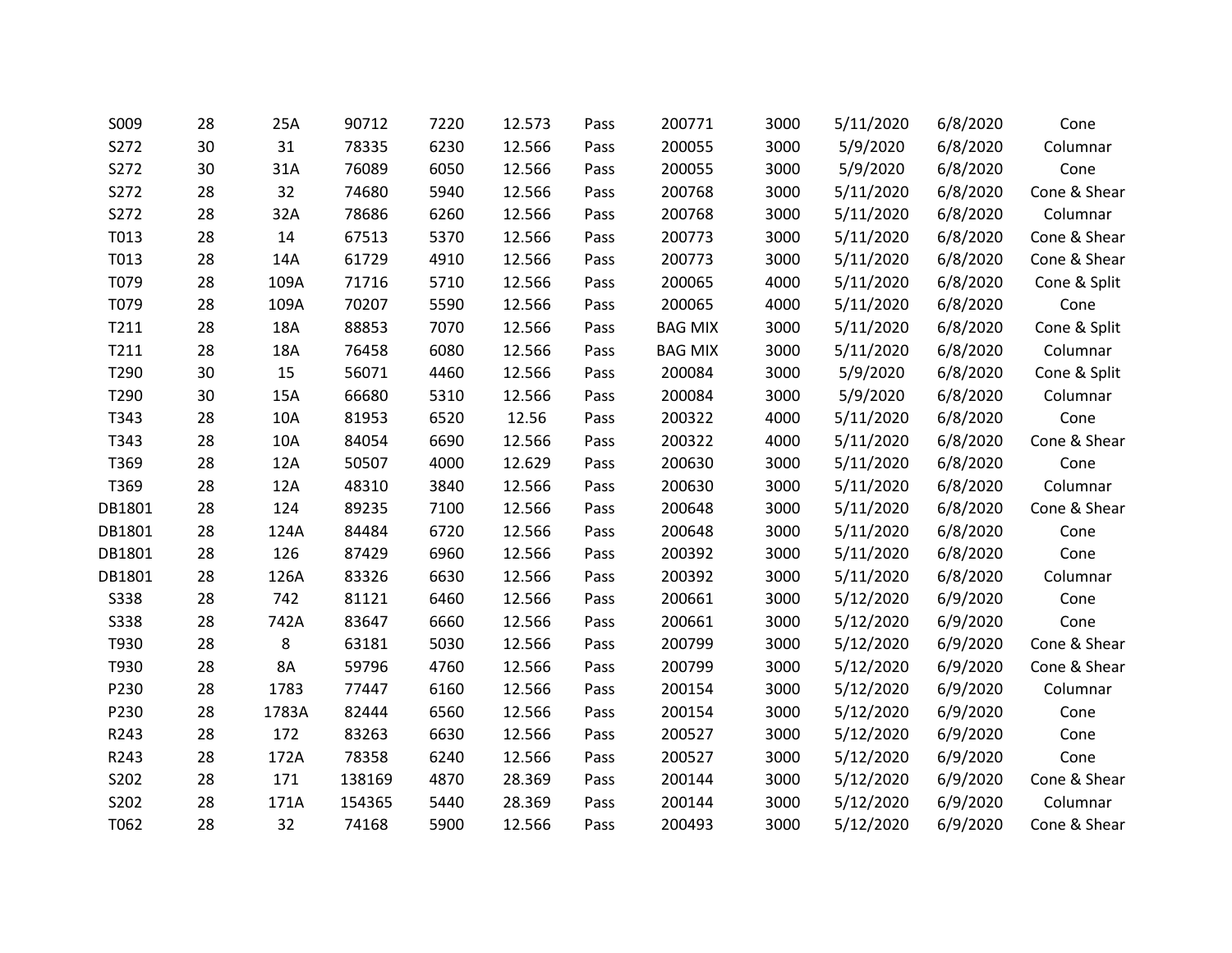| T062   | 28 | 32A   | 78410  | 6240   | 12.566 | Pass | 200493         | 3000 | 5/12/2020 | 6/9/2020 | Cone & Shear  |
|--------|----|-------|--------|--------|--------|------|----------------|------|-----------|----------|---------------|
| T243   | 28 | 9     | 78477  | 6250   | 12.566 | Pass | 200226         | 4000 | 5/12/2020 | 6/9/2020 | Cone          |
| T243   | 28 | 9     | 78475  | 6240   | 12.566 | Pass | 200226         | 4000 | 5/12/2020 | 6/9/2020 | Cone & Shear  |
| DB1701 | 28 | 2300A | 73155  | 5820   | 12.566 | Pass | 200395         | 3000 | 5/12/2020 | 6/9/2020 | Cone          |
| DB1701 | 28 | 2300B | 73613  | 5860   | 12.566 | Pass | 200395         | 3000 | 5/12/2020 | 6/9/2020 | Columnar      |
| 120116 | 28 | 6A    | 74345  | 5920   | 12.566 | Pass | 673002         | 3000 | 5/12/2020 | 6/9/2020 | Columnar      |
| 120116 | 28 | 6A    | 73825  | 5870   | 12.566 | Pass | 673002         | 3000 | 5/12/2020 | 6/9/2020 | Columnar      |
| R295   | 28 | 128A  | 60485  | 4810   | 12.566 | Pass | 200204         | 3000 | 5/12/2020 | 6/9/2020 | Cone & Shear  |
| R295   | 28 | 128A  | 63000  | 5010   | 12.566 | Pass | 200204         | 3000 | 5/12/2020 | 6/9/2020 | Cone & Shear  |
| S009   | 28 | 26A   | 84619  | 6730   | 12.566 | Pass | 200794         | 4000 | 5/12/2020 | 6/9/2020 | Cone          |
| S009   | 28 | 26A   | 81677  | 6600   | 12.379 | Pass | 200794         | 4000 | 5/12/2020 | 6/9/2020 | Cone          |
| S272   | 28 | 33A   | 74114  | 5900   | 12.566 | Pass | 200058         | 3000 | 5/12/2020 | 6/9/2020 | Columnar      |
| S272   | 28 | 33A   | 71343  | 5680   | 12.566 | Pass | 200058         | 3000 | 5/12/2020 | 6/9/2020 | Cone & Shear  |
| T013   | 28 | 15A   | 93561  | 7450   | 12.566 | Pass | 200771         | 3000 | 5/12/2020 | 6/9/2020 | Cone & Split  |
| T013   | 28 | 15A   | 86621  | 6890   | 12.566 | Pass | 200771         | 3000 | 5/12/2020 | 6/9/2020 | Cone & Shear  |
| T023   | 28 | 5A    | 65620  | 5220   | 12.566 | Pass | 200258         | 3000 | 5/12/2020 | 6/9/2020 | Columnar      |
| T023   | 28 | 5A    | 72080  | 5740   | 12.566 | Pass | 200258         | 3000 | 5/12/2020 | 6/9/2020 | Columnar      |
| T023   | 28 | 5Z    | 73265  | 5860   | 12.504 | Pass |                | 3000 | 5/12/2020 | 6/9/2020 | Cone & Shear  |
| T023   | 28 | 5Z    | 63292  | 5060   | 12.504 | Pass |                | 3000 | 5/12/2020 | 6/9/2020 | Cone          |
| T079   | 28 | 110A  | 66784  | 5310   | 12.566 | Pass | 200065         | 4000 | 5/12/2020 | 6/9/2020 | Cone & Shear  |
| T079   | 28 | 110A  | 66198  | 5270   | 12.566 | Pass | 200065         | 4000 | 5/12/2020 | 6/9/2020 | Columnar      |
| T113   | 28 | 4A    | 92030  | 7400   | 12.441 | Pass | 200768         | 3000 | 5/12/2020 | 6/9/2020 | <none></none> |
| T113   | 28 | 4A    | 90734  | 7290   | 12.441 | Pass | 200768         | 3000 | 5/12/2020 | 6/9/2020 | Cone & Shear  |
| T211   | 28 | 19A   | 73494  | 5850   | 12.566 | Pass | <b>BAG MIX</b> | 3000 | 5/12/2020 | 6/9/2020 | Cone          |
| T211   | 28 | 19A   | 84712  | 6740   | 12.566 | Pass | <b>BAG MIX</b> | 3000 | 5/12/2020 | 6/9/2020 | Cone          |
| T290   | 28 | 16    | 34656  | < 2760 | 12.566 | Fail | 200084         | 3000 | 5/12/2020 | 6/9/2020 | Columnar      |
| T290   | 28 | 16A   | 64736  | 5150   | 12.566 | Pass | 200084         | 3000 | 5/12/2020 | 6/9/2020 | Columnar      |
| T290   | 28 | 13    | 112885 | 8980   | 12.566 | Pass | 200275         | 3000 | 5/12/2020 | 6/9/2020 | Cone          |
| T296   | 28 | 13A   | 105651 | 8410   | 12.566 | Pass | 200275         | 3000 | 5/12/2020 | 6/9/2020 | Cone          |
| T350   | 28 | 24A   | 62334  | 4960   | 12.566 | Pass | 200320         | 3000 | 5/12/2020 | 6/9/2020 | Cone & Shear  |
| T350   | 28 | 24A   | 63714  | 5070   | 12.566 | Pass | 200320         | 3000 | 5/12/2020 | 6/9/2020 | Columnar      |
| T398   | 28 | 9     | 116584 | 9280   | 12.566 | Pass | <b>BAG MIX</b> | 3500 | 5/11/2020 | 6/9/2020 | Columnar      |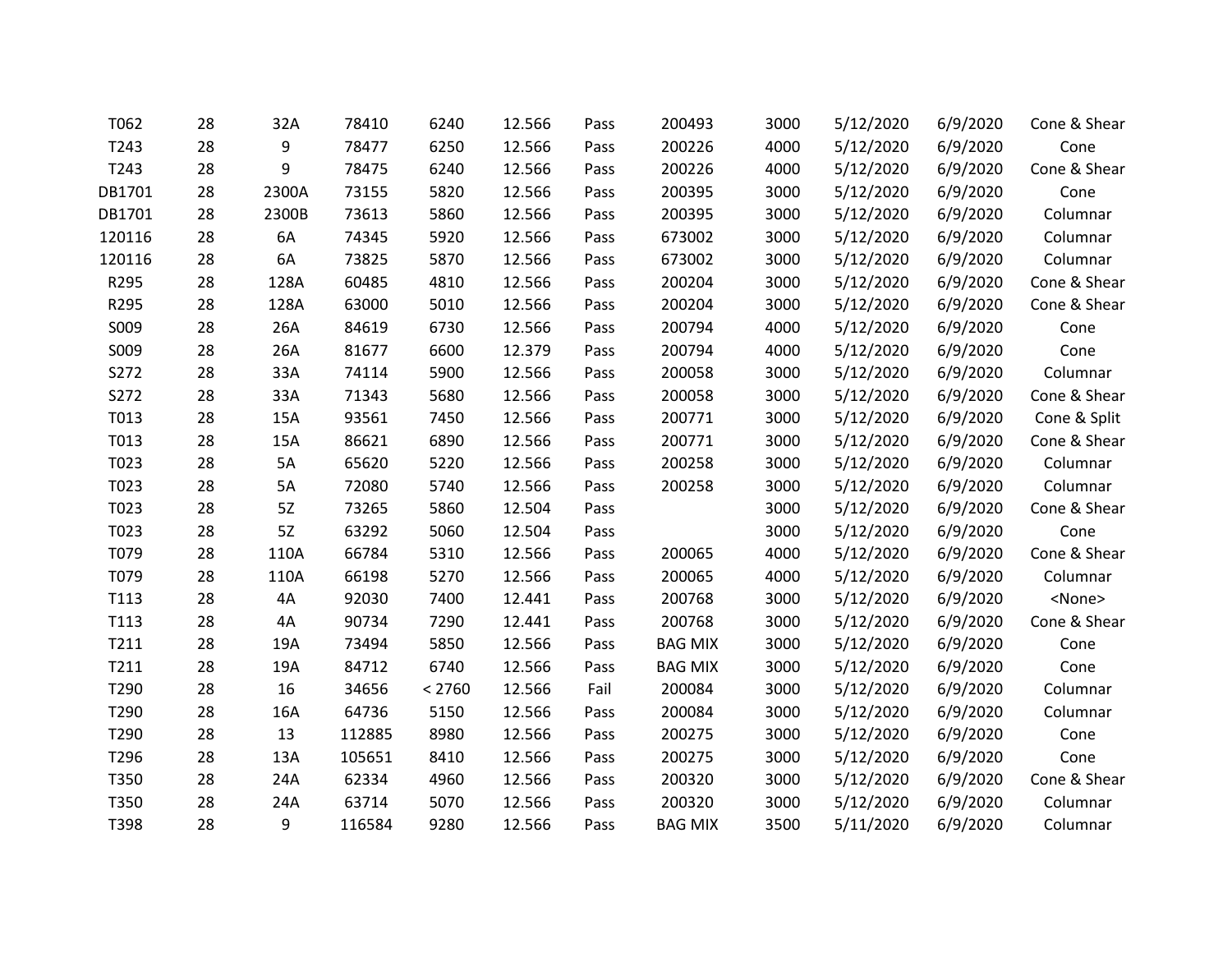| T398        | 28 | <b>9A</b>     | 111188 | 8850  | 12.566 | Pass | <b>BAG MIX</b> | 3500  | 5/11/2020 | 6/9/2020  | Cone & Shear |
|-------------|----|---------------|--------|-------|--------|------|----------------|-------|-----------|-----------|--------------|
| U086        | 28 | 2A            | 109459 | 8710  | 12.566 | Pass | <b>BAG MIX</b> | 3000  | 5/12/2020 | 6/9/2020  | Cone & Shear |
| U086        | 28 | 2A            | 106126 | 8450  | 12.566 | Pass | <b>BAG MIX</b> | 3000  | 5/12/2020 | 6/9/2020  | Cone & Shear |
| DB1801      | 28 | 45ARK         | 181328 | 14500 | 12.504 | Pass | 200734         | 10000 | 5/12/2020 | 6/9/2020  | Cone         |
| DB1801      | 28 | 45ARK         | 174550 | 13890 | 12.566 | Pass | 200734         | 10000 | 5/12/2020 | 6/9/2020  | Cone         |
| DB1801      | 28 | 125           | 53125  | 4230  | 12.566 | Pass | 200392         | 3000  | 5/12/2020 | 6/9/2020  | Cone         |
| DB1801      | 28 | 125A          | 81334  | 6470  | 12.566 | Pass | 200392         | 3000  | 5/12/2020 | 6/9/2020  | Cone & Shear |
| DB1801      | 28 | 127           | 63783  | 5080  | 12.566 | Pass | 200821         | 3000  | 5/12/2020 | 6/9/2020  | Cone & Shear |
| DB1801      | 28 | 127A          | 64459  | 5130  | 12.566 | Pass | 200821         | 3000  | 5/12/2020 | 6/9/2020  | Cone & Shear |
| DB1801      | 28 | 128           | 114211 | 9040  | 12.629 | Pass | <b>GROUT</b>   | 3000  | 5/12/020  | 6/9/2020  | Columnar     |
| DB1801      | 28 | 128A          | 109743 | 8690  | 12.629 | Pass | <b>GROUT</b>   | 3000  | 5/12/020  | 6/9/2020  | Columnar     |
| Q029        | 28 | 499-A         | 77167  | 6140  | 12.566 | Pass | 621254         | 4000  | 5/12/2020 | 6/9/2020  | Cone         |
| Q029        | 28 | 499-A         | 75512  | 6010  | 12.566 | Pass | 621254         | 4000  | 5/12/2020 | 6/9/2020  | Cone & Shear |
| Q029        | 28 | 500-A         | 76030  | 6050  | 12.566 | Pass | 621254         | 4000  | 5/12/2020 | 6/9/2020  | Cone & Shear |
| Q029        | 28 | 500-A         | 76967  | 6120  | 12.566 | Pass | 621254         | 4000  | 5/12/2020 | 6/9/2020  | Cone         |
| R273        | 7  | 168B          | 43218  | 3440  | 12.566 | Pass | 200256         | 3000  | 6/2/2020  | 6/9/2020  | Cone & Shear |
| P079        | 12 | 467B          | 115893 | 4100  | 28.274 | Pass | 200858         | 3000  | 5/28/2020 | 6/9/2020  | Columnar     |
| <b>S338</b> | 14 | 749B          | 62112  | 4940  | 12.566 | Pass | 200661         | 3000  | 5/26/2020 | 6/9/2020  | Cone         |
| <b>S338</b> | 14 | 749C          | 59023  | 4700  | 12.566 | Pass | 200661         | 3000  | 5/26/2020 | 6/9/2020  | Cone         |
| 160132      | 28 | 20            | 53577  | 4260  | 12.566 | Pass | 200275         | 3000  | 5/12/2020 | 6/9/2020  | Cone & Shear |
| 160132      | 28 | 20A           | 53233  | 4240  | 12.566 | Pass | 200275         | 3000  | 5/12/2020 | 6/9/2020  | Cone & Shear |
| P079        | 4  | 470B          | 92776  | 3280  | 28.274 | Pass | 200858         | 3000  | 6/5/2020  | 6/9/2020  | Columnar     |
| R260        | 28 | <b>EE378A</b> | 75622  | 6020  | 12.566 | Pass | 200339         | 3000  | 5/13/2020 | 6/10/2020 | Cone         |
| R260        | 28 | <b>EE378B</b> | 76540  | 6090  | 12.566 | Pass | 200339         | 3000  | 5/13/2020 | 6/10/2020 | Cone         |
| S359        | 28 | 19            | 313095 | 11110 | 28.18  | Pass | 200138         | 3000  | 5/13/2020 | 6/10/2020 | Cone & Split |
| S359        | 28 | 19A           | 322610 | 11410 | 28.274 | Pass | 200138         | 3000  | 5/13/2020 | 6/10/2020 | Cone         |
| <b>S338</b> | 28 | 743           | 77817  | 6190  | 12.566 | Pass | 700661         | 3000  | 5/13/2020 | 6/10/2020 | Cone & Split |
| <b>S338</b> | 28 | 743A          | 76304  | 6070  | 12.566 | Pass | 700661         | 3000  | 5/13/2020 | 6/10/2020 | Columnar     |
| P230        | 28 | 1784          | 63109  | 5070  | 12.441 | Pass | 200154         | 3000  | 5/13/2020 | 6/10/2020 | Cone & Shear |
| P230        | 28 | 1784A         | 61151  | 4870  | 12.566 | Pass | 200154         | 3000  | 5/13/2020 | 6/10/2020 | Cone & Shear |
| Q921        | 28 | 731           | 64837  | 5160  | 12.566 | Pass | 200186         | 3000  | 5/13/2020 | 6/10/2020 | Cone & Shear |
| Q921        | 28 | 731A          | 61630  | 4900  | 12.566 | Pass | 200186         | 3000  | 5/13/2020 | 6/10/2020 | Cone         |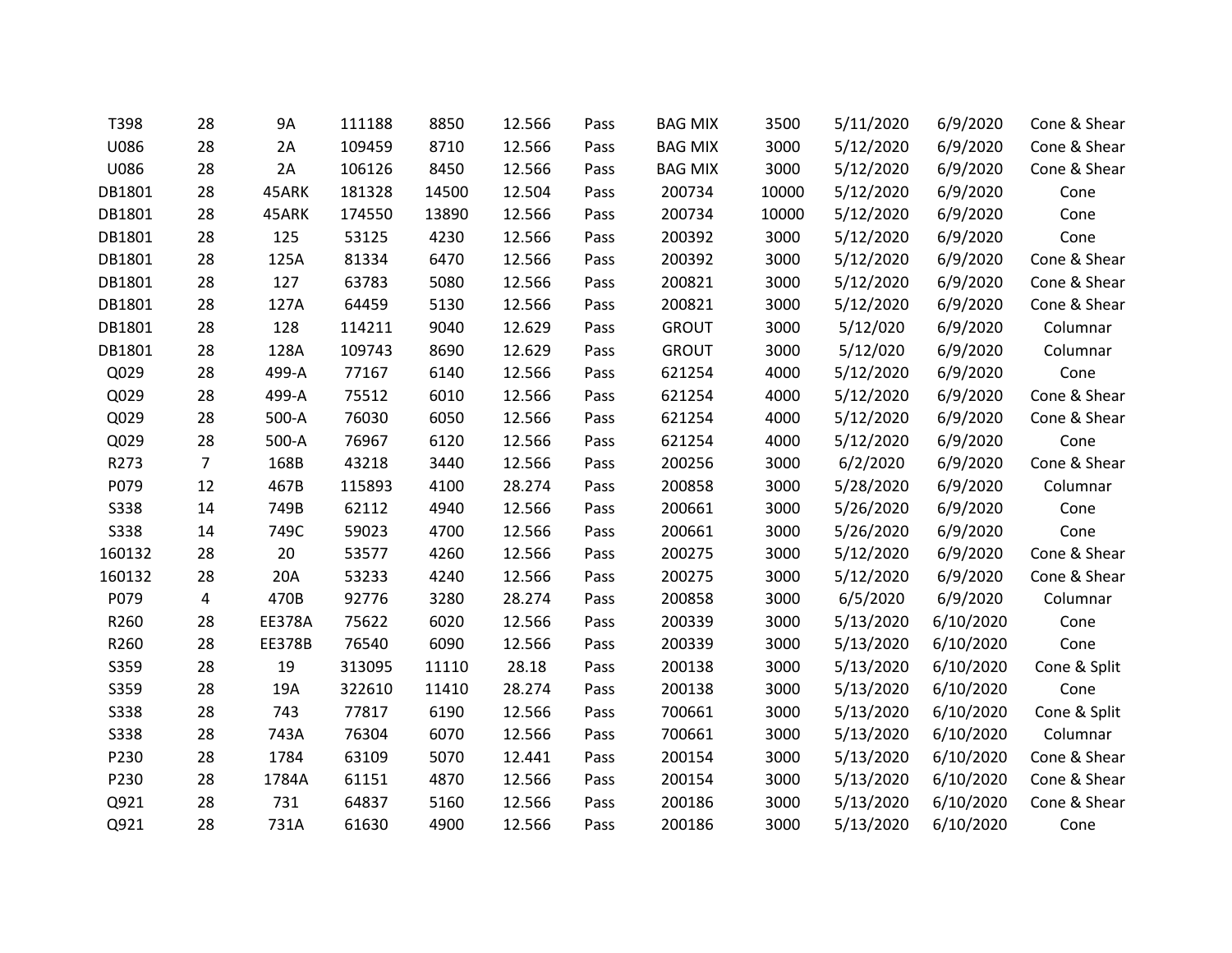| R243   | 28  | 173   | 73042  | 5810  | 12.566 | Pass | 200527         | 3000 | 5/13/2020 | 6/10/2020 | Cone         |
|--------|-----|-------|--------|-------|--------|------|----------------|------|-----------|-----------|--------------|
| R243   | 28  | 173A  | 70589  | 5620  | 12.566 | Pass | 200527         | 3000 | 5/13/2020 | 6/10/2020 | Cone & Shear |
| T336   | 28  | 18    | 66782  | 5310  | 12.566 | Pass | 200824         | 3000 | 5/13/2020 | 6/10/2020 | Cone & Shear |
| T336   | 28  | 18A   | 67014  | 5330  | 12.566 | Pass | 200824         | 3000 | 5/13/2020 | 6/10/2020 | Cone         |
| DB1701 | 28  | 2301A | 78466  | 6240  | 12.566 | Pass | 200149         | 3000 | 5/13/2020 | 6/10/2020 | Cone         |
| DB1701 | 28  | 2301B | 72193  | 5740  | 12.566 | Pass | 200149         | 3000 | 5/13/2020 | 6/10/2020 | Cone         |
| S272   | 28  | 34A   | 68103  | 5420  | 12.566 | Pass | 200058         | 3000 | 5/13/2020 | 6/10/2020 | Columnar     |
| S272   | 28  | 34A   | 76896  | 6120  | 12.566 | Pass | 200058         | 3000 | 5/13/2020 | 6/10/2020 | Cone         |
| T013   | 28  | 16A   | 76165  | 6060  | 12.566 | Pass | 200774         | 3000 | 5/13/2020 | 6/10/2020 | Columnar     |
| T013   | 28  | 16A   | 81003  | 6450  | 12.566 | Pass | 200774         | 3000 | 5/13/2020 | 6/10/2020 | Columnar     |
| T079   | 28  | 111A  | 67859  | 5400  | 12.566 | Pass | 200065         | 4000 | 5/13/2020 | 6/10/2020 | Columnar     |
| T079   | 28  | 111A  | 70081  | 5580  | 12.566 | Pass | 200065         | 4000 | 5/13/2020 | 6/10/2020 | Cone & Shear |
| T398   | 28  | 10    | 100938 | 8030  | 12.566 | Pass | <b>BAG MIX</b> | 3000 | 5/13/2020 | 6/10/2020 | Cone & Shear |
| T398   | 28  | 10A   | 108660 | 8650  | 12.566 | Pass | <b>BAG MIX</b> | 3000 | 5/13/2020 | 6/10/2020 | Cone & Shear |
| DB1701 | 28  | 1375A | 124656 | 9920  | 12.566 | Pass | 200149         | 3000 | 5/13/2020 | 6/10/2020 | Cone         |
| DB1701 | 28  | 1375B | 77427  | 6160  | 12.566 | Pass | 200149         | 3000 | 5/13/2020 | 6/10/2020 | Cone & Shear |
| DB1801 | 28  | 129   | 62059  | 4940  | 12.566 | Pass | 200821         | 3000 | 5/13/2020 | 6/10/2020 | Cone & Shear |
| DB1801 | 28  | 129A  | 59142  | 4710  | 12.566 | Pass | 200821         | 3000 | 5/13/2020 | 6/10/2020 | Columnar     |
| DB1801 | 28  | 130   | 98115  | 7810  | 12.566 | Pass | 200575         | 4000 | 5/13/2020 | 6/10/2020 | Cone & Shear |
| DB1801 | 28  | 130A  | 99824  | 7940  | 12.566 | Pass | 200575         | 4000 | 5/13/2020 | 6/10/2020 | Cone         |
| DB1801 | 28  | 131   | 248172 | 8780  | 28.274 | Pass | 200613         | 3000 | 5/13/2020 | 6/10/2020 | Cone & Split |
| DB1801 | 28  | 131A  | 250668 | 8870  | 28.274 | Pass | 200613         | 3000 | 5/13/2020 | 6/10/2020 | Cone & Shear |
| 121994 | 28  | 3A    | 59561  | 4760  | 12.504 | Pass | 200067         | 3000 | 5/13/2020 | 6/10/2020 | Cone & Shear |
| 121994 | 28  | 3A    | 57886  | 4610  | 12.566 | Pass | 200067         | 3000 | 5/13/2020 | 6/10/2020 | Cone & Shear |
| S359   | 6HR | 24B   | 136458 | 4830  | 28.274 | Pass | 200136         | 2500 | 6/9/2020  | 6/10/2020 | Shear        |
| S359   | 6HR | 24C   | 128521 | 4550  | 28.274 | Pass | 200136         | 2500 | 6/9/2020  | 6/10/2020 | Cone & Shear |
| 122627 | 28  | 59    | 58378  | 4650  | 12.566 | Pass | 200401         | 3000 | 5/14/2020 | 6/11/2020 | Cone & Split |
| 122627 | 28  | 59A   | 62459  | 4970  | 12.566 | Pass | 200401         | 3000 | 5/14/2020 | 6/11/2020 | Cone & Shear |
| T381   | 6HR | 3B    | 136273 | 4820  | 28.274 | Pass | 200090         | 2500 | 6/10/2020 | 6/11/2020 | Shear        |
| T381   | 6HR | 3C    | 137328 | 4860  | 28.274 | Pass | 200090         | 2500 | 6/10/2020 | 6/11/2020 | Cone & Shear |
| S359   | 28  | 20    | 357301 | 12810 | 27.899 | Pass | 200138         | 2500 | 5/14/2020 | 6/11/2020 | Cone & Shear |
| S359   | 28  | 20A   | 346338 | 12250 | 28.274 | Pass | 200138         | 2500 | 5/14/2020 | 6/11/2020 | Cone         |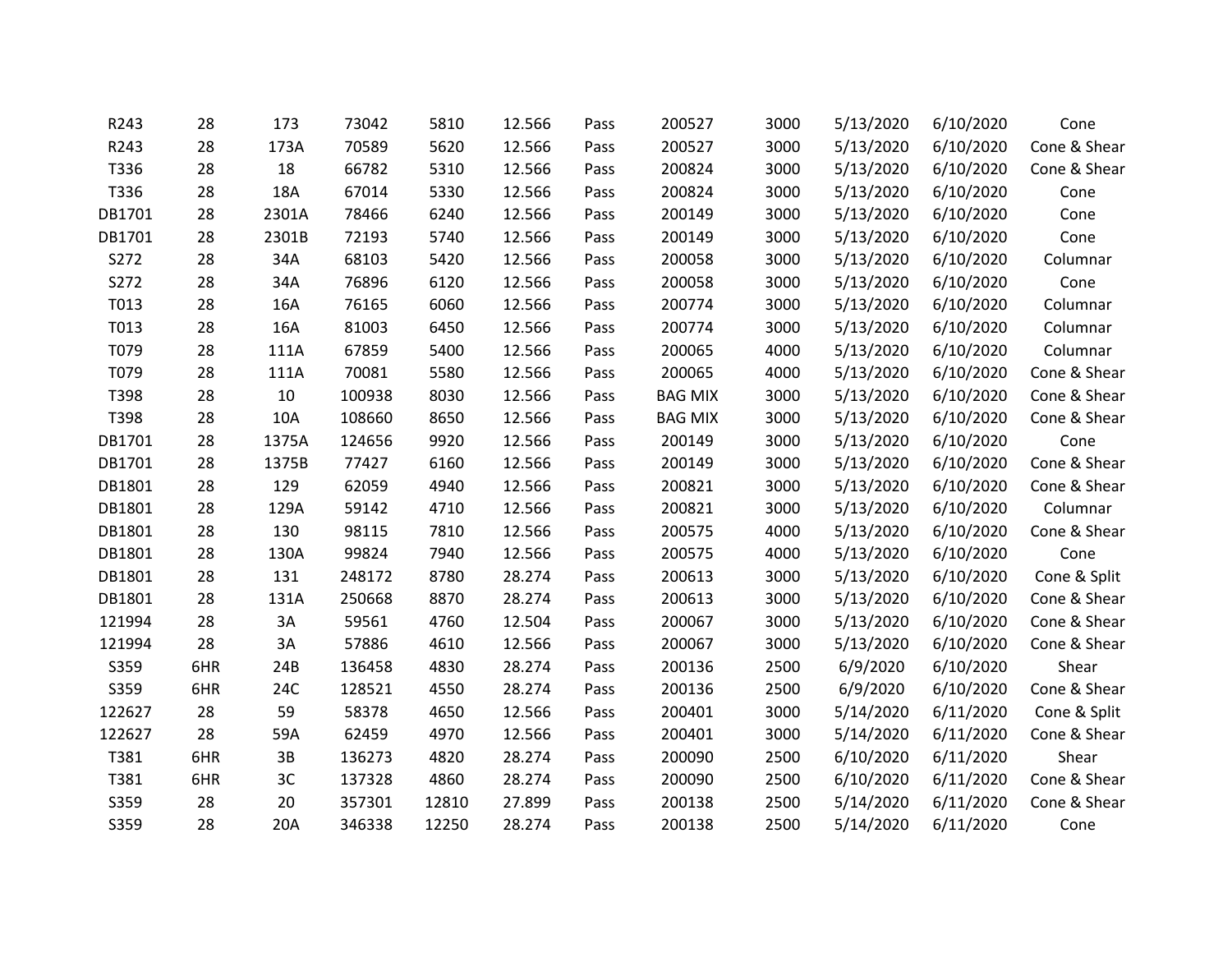| R260   | 28 | <b>EE379A</b> | 61486 | 4930 | 12.472 | Pass | 200339 | 3000 | 5/14/2020 | 6/11/2020 | Cone & Shear |
|--------|----|---------------|-------|------|--------|------|--------|------|-----------|-----------|--------------|
| R260   | 28 | EE379B        | 58184 | 4630 | 12.566 | Pass | 200339 | 3000 | 5/14/2020 | 6/11/2020 | Cone & Shear |
| S060   | 28 | 573           | 73024 | 5810 | 12.566 | Pass | 200715 | 3000 | 5/14/2020 | 6/11/2020 | Cone & Shear |
| S060   | 28 | 573A          | 77013 | 6130 | 12.566 | Pass | 200715 | 3000 | 5/14/2020 | 6/11/2020 | Cone & Shear |
| P230   | 28 | 1785          | 80576 | 6410 | 12.566 | Pass | 200154 | 3000 | 5/14/2020 | 6/11/2020 | Columnar     |
| P230   | 28 | 1785A         | 80347 | 6390 | 12.566 | Pass | 200154 | 3000 | 5/14/2020 | 6/11/2020 | Cone         |
| S202   | 28 | 172           | 81267 | 6470 | 12.566 | Pass | 200687 | 3000 | 5/14/2020 | 6/11/2020 | Cone         |
| S202   | 28 | 172A          | 80343 | 6390 | 12.566 | Pass | 200687 | 3000 | 5/14/2020 | 6/11/2020 | Cone         |
| S202   | 28 | 173           | 57490 | 4570 | 12.566 | Pass | 200753 | 4000 | 5/14/2020 | 6/11/2020 | Cone         |
| S202   | 28 | 173A          | 54610 | 4350 | 12.566 | Pass | 200753 | 4000 | 5/14/2020 | 6/11/2020 | Cone & Shear |
| S202   | 28 | 174           | 55282 | 4400 | 12.566 | Pass | 200753 | 4000 | 5/14/2020 | 6/11/2020 | Cone         |
| S202   | 28 | 174A          | 55844 | 4440 | 12.566 | Pass | 200753 | 4000 | 5/14/2020 | 6/11/2020 | Columnar     |
| T336   | 28 | 19            | 55008 | 4380 | 12.566 | Pass | 200284 | 3000 | 5/14/2020 | 6/11/2020 | Cone & Split |
| T336   | 28 | 19A           | 62347 | 4960 | 12.566 | Pass | 200284 | 3000 | 5/14/2020 | 6/11/2020 | Cone         |
| T336   | 28 | 20            | 60074 | 4780 | 12.566 | Pass | 200284 | 3000 | 5/14/2020 | 6/11/2020 | Columnar     |
| T336   | 28 | 20A           | 64115 | 5100 | 12.566 | Pass | 200284 | 3000 | 5/14/2020 | 6/11/2020 | Columnar     |
| U014   | 28 | 5             | 59764 | 4760 | 12.566 | Pass | 200515 | 3000 | 5/14/2020 | 6/11/2020 | Columnar     |
| U014   | 28 | 5A            | 57335 | 4560 | 12.566 | Pass | 200515 | 3000 | 5/14/2020 | 6/11/2020 | Cone & Shear |
| DB1701 | 28 | 2302A         | 73548 | 5810 | 12.661 | Pass | 200395 | 3000 | 5/14/2020 | 6/11/2020 | Cone & Shear |
| DB1701 | 28 | 2302B         | 70618 | 5620 | 12.566 | Pass | 200395 | 3000 | 5/14/2020 | 6/11/2020 | Cone & Shear |
| 106077 | 28 | 40A           | 89841 | 7150 | 12.566 | Pass | 200286 | 3000 | 5/14/2020 | 6/11/2020 | Cone         |
| 106077 | 28 | 40A           | 90476 | 7200 | 12.566 | Pass | 200286 | 3000 | 5/14/2020 | 6/11/2020 | Cone         |
| 106077 | 28 | 41A           | 78044 | 6210 | 12.566 | Pass | 200286 | 3000 | 5/14/2020 | 6/11/2020 | Cone         |
| 106077 | 28 | 41A           | 76945 | 6120 | 12.566 | Pass | 200286 | 3000 | 5/14/2020 | 6/11/2020 | Cone & Shear |
| S272   | 28 | 35A           | 68557 | 5460 | 12.566 | Pass | 200058 | 3000 | 5/14/2020 | 6/11/2020 | Columnar     |
| S272   | 28 | 35A           | 66261 | 5270 | 12.566 | Pass | 200058 | 3000 | 5/14/2020 | 6/11/2020 | Cone & Shear |
| T014   | 28 | 43A           | 96622 | 7630 | 12.661 | Pass | 200816 | 4500 | 5/14/2020 | 6/11/2020 | Cone & Shear |
| T014   | 28 | 43A           | 94764 | 7540 | 12.566 | Pass | 200816 | 4500 | 5/14/2020 | 6/11/2020 | Cone         |
| T014   | 28 | 43Z           | 94936 | 7590 | 12.504 | Pass | 200816 | 3000 | 5/14/2020 | 6/11/2020 | Cone         |
| T014   | 28 | 43Z           | 94895 | 7550 | 12.566 | Pass | 200816 | 3000 | 5/14/2020 | 6/11/2020 | Cone & Shear |
| T014   | 28 | 44A           | 86532 | 6890 | 12.566 | Pass | 200816 | 4500 | 5/14/2020 | 6/11/2020 | Cone         |
| T014   | 28 | 44A           | 86490 | 6880 | 12.566 | Pass | 200816 | 4500 | 5/14/2020 | 6/11/2020 | Cone & Shear |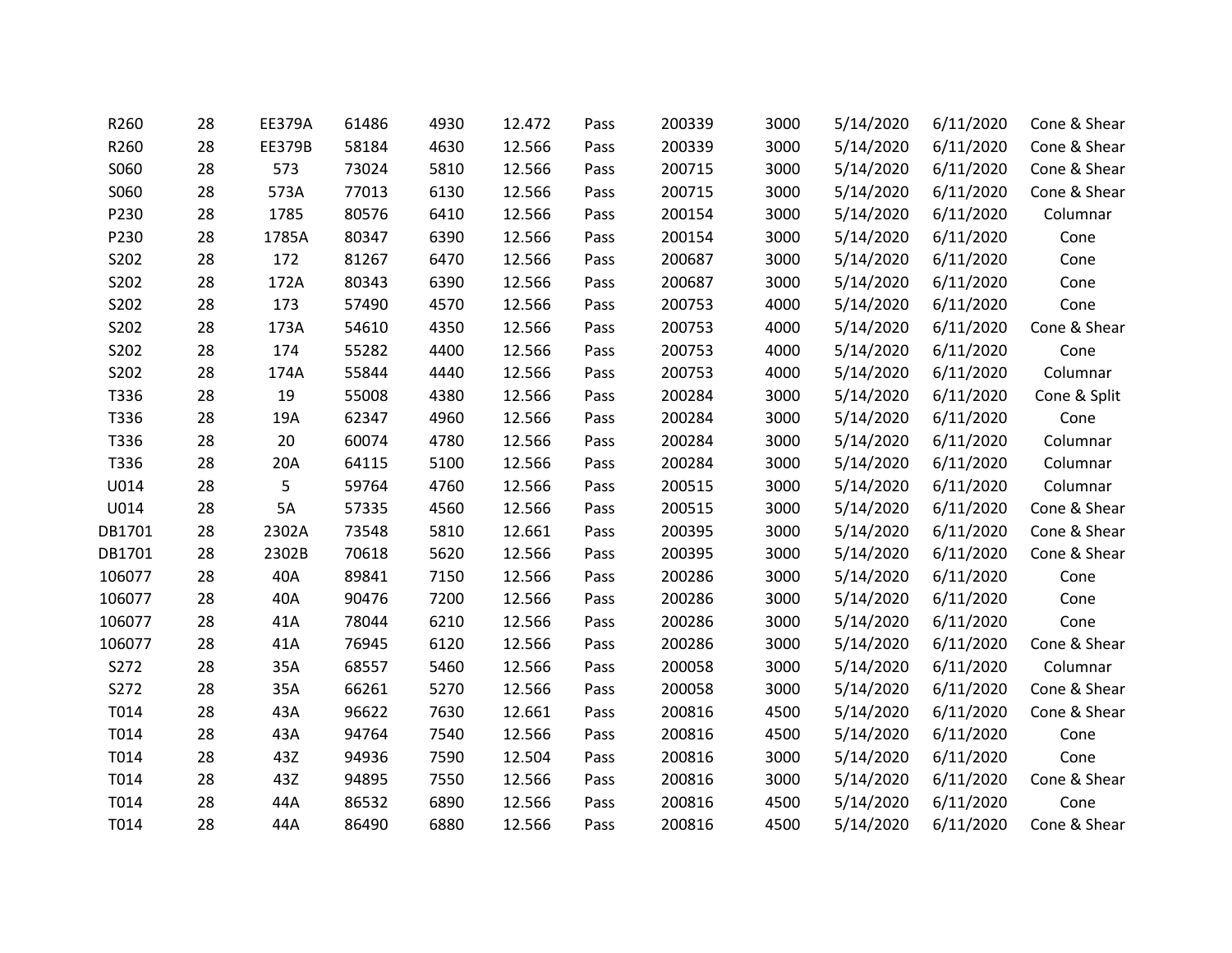| T079   | 28 | 112A            | 60664  | 4830  | 12.566 | Pass | 200065         | 4000  | 5/14/2020 | 6/11/2020 | Cone & Shear |
|--------|----|-----------------|--------|-------|--------|------|----------------|-------|-----------|-----------|--------------|
| T079   | 28 | 112A            | 62734  | 4990  | 12.566 | Pass | 200065         | 4000  | 5/14/2020 | 6/11/2020 | Columnar     |
| T211   | 28 | 20A             | 101130 | 8050  | 12.566 | Pass | <b>BAG MIX</b> | 3000  | 5/14/2020 | 6/11/2020 | Shear        |
| T211   | 28 | 20A             | 101265 | 8060  | 12.566 | Pass | <b>BAG MIX</b> | 3000  | 5/14/2020 | 6/11/2020 | Cone & Shear |
| T340   | 28 | 23              | 99707  | 7930  | 12.566 | Pass | 200337         | 4000  | 5/14/2020 | 6/11/2020 | Cone         |
| T340   | 28 | 23A             | 97791  | 7780  | 12.566 | Pass | 200337         | 4000  | 5/14/2020 | 6/11/2020 | Cone & Shear |
| T350   | 28 | 25A             | 69755  | 5550  | 12.566 | Pass | 200320         | 3000  | 5/14/2020 | 6/11/2020 | Cone         |
| T350   | 28 | 25A             | 67003  | 5330  | 12.566 | Pass | 200320         | 3000  | 5/14/2020 | 6/11/2020 | Cone & Shear |
| T387   | 28 | 2A              | 90240  | 7180  | 12.566 | Pass | 200828         | 4000  | 5/14/2020 | 6/11/2020 | Cone & Shear |
| T387   | 28 | 2A              | 88605  | 7050  | 12.566 | Pass | 200828         | 4000  | 5/14/2020 | 6/11/2020 | Columnar     |
| DB1801 | 28 | 10ARB           | 156122 | 12420 | 12.566 | Pass | 200031         | 10000 | 5/14/2020 | 6/11/2020 | Cone & Shear |
| DB1801 | 28 | 10ARB           | 144285 | 11480 | 12.566 | Pass | 200031         | 10000 | 5/14/2020 | 6/11/2020 | Cone         |
| DB1801 | 28 | 46ARK           | 156520 | 12550 | 12.472 | Pass | 200734         | 10000 | 5/14/2020 | 6/11/2020 | Cone         |
| DB1801 | 28 | 46ARK           | 157989 | 12570 | 12.566 | Pass | 200734         | 10000 | 5/14/2020 | 6/11/2020 | Cone         |
| R273   | 28 | 6               | 69235  | 5510  | 12.566 | Pass | 200257         | 3000  | 5/14/2020 | 6/11/2020 | Cone         |
| R273   | 28 | 6A              | 70675  | 5620  | 12.566 | Pass | 200257         | 3000  | 5/14/2020 | 6/11/2020 | Cone         |
| R273   | 28 | $\overline{7}$  | 79271  | 6310  | 12.566 | Pass | 200257         | 3000  | 5/14/2020 | 6/11/2020 | Cone         |
| R273   | 28 | 7A              | 78070  | 6210  | 12.566 | Pass | 200257         | 3000  | 5/14/2020 | 6/11/2020 | Cone & Shear |
| R273   | 28 | D11             | 88539  | 7050  | 12.566 | Pass | 200258         | 4000  | 5/14/2020 | 6/11/2020 | Cone         |
| R273   | 28 | <b>D11A</b>     | 96328  | 7670  | 12.566 | Pass | 200258         | 4000  | 5/14/2020 | 6/11/2020 | Cone         |
| R273   | 28 | D11AR           | 82512  | 6570  | 12.566 | Pass | 200258         | 4000  | 5/14/2020 | 6/11/2020 | Cone & Shear |
| R273   | 28 | D11AR1          | 89498  | 7120  | 12.566 | Pass | 200258         | 4000  | 5/14/2020 | 6/11/2020 | Cone         |
| R273   | 28 | D12             | 88143  | 7010  | 12.566 | Pass | 200258         | 4000  | 5/14/2020 | 6/11/2020 | Cone         |
| R273   | 28 | <b>D12A</b>     | 85922  | 6840  | 12.566 | Pass | 200258         | 4000  | 5/14/2020 | 6/11/2020 | Cone         |
| R273   | 28 | D13             | 83739  | 6660  | 12.566 | Pass | 200258         | 4000  | 5/14/2020 | 6/11/2020 | Cone         |
| R273   | 28 | D13A            | 83052  | 6610  | 12.566 | Pass | 200258         | 4000  | 5/14/2020 | 6/11/2020 | Cone         |
| R273   | 28 | D14             | 80736  | 6420  | 12.566 | Pass | 200258         | 4000  | 5/14/2020 | 6/11/2020 | Cone & Shear |
| R273   | 28 | D14A            | 80891  | 6440  | 12.566 | Pass | 200258         | 4000  | 5/14/2020 | 6/11/2020 | Cone         |
| R273   | 28 | D <sub>15</sub> | 82605  | 6570  | 12.566 | Pass | 200258         | 4000  | 5/14/2020 | 6/11/2020 | Cone         |
| R273   | 28 | <b>D15A</b>     | 80001  | 6370  | 12.566 | Pass | 200258         | 4000  | 5/14/2020 | 6/11/2020 | Cone & Shear |
| R273   | 28 | D <sub>16</sub> | 83654  | 6660  | 12.566 | Pass | 200258         | 4000  | 5/14/2020 | 6/11/2020 | Cone & Shear |
| R273   | 28 | <b>D16A</b>     | 77044  | 6130  | 12.566 | Pass | 200258         | 4000  | 5/14/2020 | 6/11/2020 | Cone & Shear |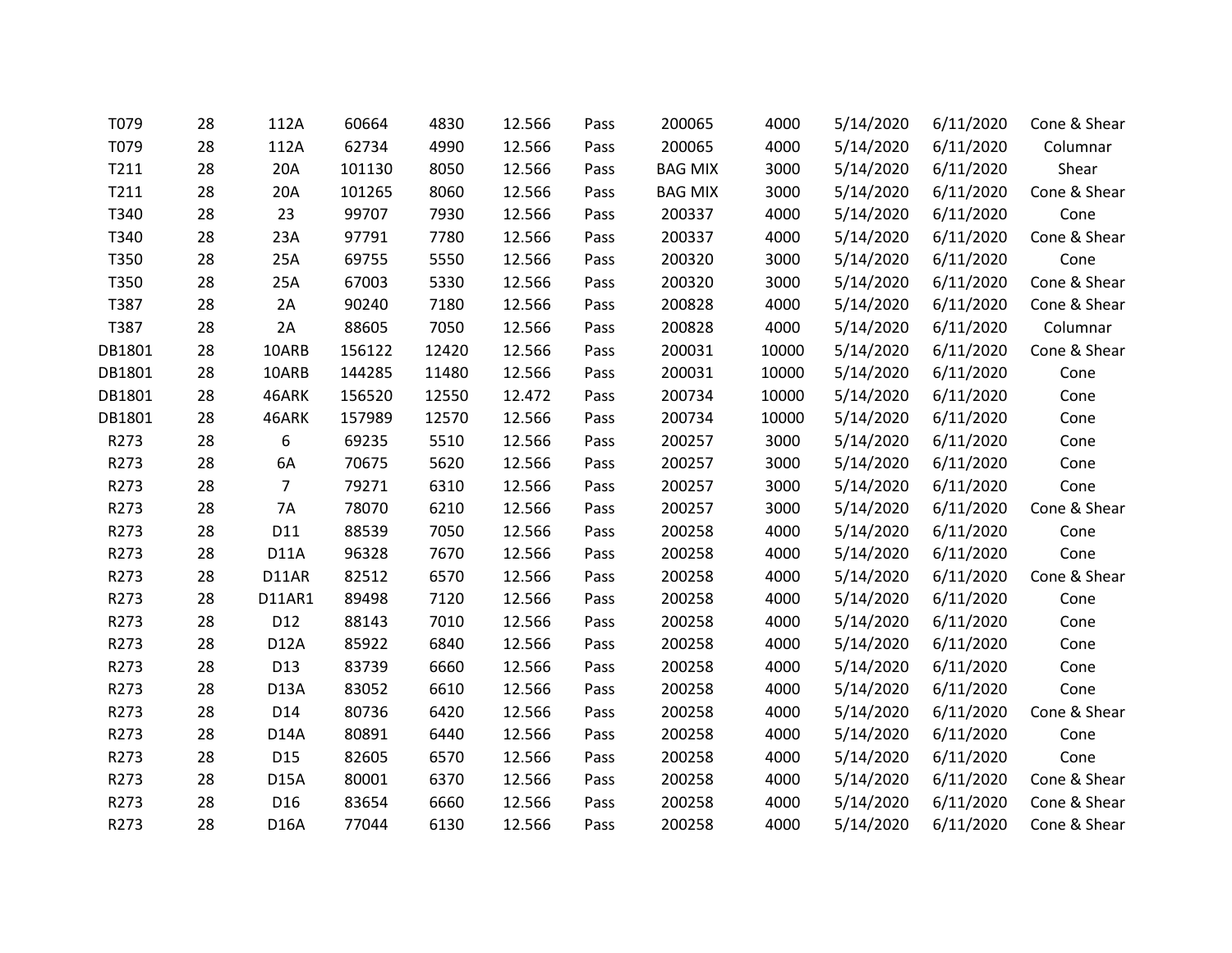| <b>S338</b> | 28 | 744           | 75271  | 5990 | 12.566 | Pass | 200661 | 3000 | 5/14/2020 | 6/11/2020 | Cone         |
|-------------|----|---------------|--------|------|--------|------|--------|------|-----------|-----------|--------------|
| <b>S338</b> | 28 | 744A          | 73533  | 5850 | 12.566 | Pass | 200661 | 3000 | 5/14/2020 | 6/11/2020 | Columnar     |
| T397        | 28 | 6             | 88591  | 6930 | 12.787 | Pass | 200624 | 3000 | 5/14/2020 | 6/11/2020 | Cone         |
| T397        | 28 | 6A            | 83404  | 6640 | 12.566 | Pass | 200624 | 3000 | 5/14/2020 | 6/11/2020 | Cone & Shear |
| DB1801      | 28 | 132           | 57490  | 4570 | 12.566 | Pass | 200821 | 3000 | 5/14/2020 | 6/11/2020 | Cone & Shear |
| DB1801      | 28 | 132A          | 58738  | 4670 | 12.566 | Pass | 200821 | 3000 | 5/14/2020 | 6/11/2020 | Cone         |
| DB1801      | 28 | 133           | 201350 | 7120 | 28.274 | Pass | 200613 | 3000 | 5/14/2020 | 6/11/2020 | Cone & Shear |
| DB1801      | 28 | 133A          | 198152 | 7010 | 28.274 | Pass | 200613 | 3000 | 5/14/2020 | 6/11/2020 | Columnar     |
| R273        | 14 | 165B          | 55964  | 4450 | 12.566 | Pass | 200865 | 3000 | 5/28/2020 | 6/11/2020 | Cone & Shear |
| 121994      | 28 | 4A            | 65332  | 5170 | 12.629 | Pass | 200067 | 3000 | 5/14/2020 | 6/11/2020 | Cone & Shear |
| 121994      | 28 | 4A            | 69088  | 5500 | 12.566 | Pass | 200067 | 3000 | 5/14/2020 | 6/11/2020 | Cone         |
| T283        | 28 | 13            | 57326  | 4560 | 12.566 | Pass | 200190 | 3000 | 5/14/2020 | 6/11/2020 | Cone & Shear |
| T283        | 28 | 13A           | 59322  | 4720 | 12.566 | Pass | 200190 | 3000 | 5/14/2020 | 6/11/2020 | Cone         |
| T345        | 28 | 40A           | 79769  | 6400 | 12.472 | Pass | 200271 | 3000 | 5/14/2020 | 6/11/2020 | Columnar     |
| T345        | 28 | 40A           | 86993  | 6920 | 12.566 | Pass | 200271 | 3000 | 5/14/2020 | 6/11/2020 | Cone         |
| P079        | 14 | 467C          | 123416 | 4360 | 28.274 | Pass | 200858 | 3000 | 5/28/2020 | 6/11/2020 | Cone         |
| T280        | 28 | $\mathbf{1}$  | 48970  | 3900 | 12.566 | Pass | 200425 | 3000 | 5/14/2020 | 6/11/2020 | Cone & Split |
| T280        | 28 | 1A            | 47086  | 3750 | 12.566 | Pass | 200425 | 3000 | 5/14/2020 | 6/11/2020 | Cone & Shear |
| 160132      | 28 | 21            | 44952  | 3580 | 12.566 | Pass | 200275 | 3000 | 5/14/2020 | 6/11/2020 | Cone         |
| 160132      | 28 | 21A           | 40530  | 3230 | 12.566 | Pass | 200275 | 3000 | 5/14/2020 | 6/11/2020 | Cone & Shear |
| 122627      | 28 | 60            | 70831  | 5690 | 12.441 | Pass | 200401 | 3000 | 5/15/2020 | 6/12/2020 | Columnar     |
| 122627      | 28 | 60A           | 60293  | 4800 | 12.566 | Pass | 200401 | 3000 | 5/15/2020 | 6/12/2020 | Cone         |
| <b>S338</b> | 28 | 745           | 65733  | 5200 | 12.629 | Pass | 200661 | 3000 | 5/15/2020 | 6/12/2020 | Cone & Shear |
| <b>S338</b> | 28 | 745A          | 66196  | 5270 | 12.566 | Pass | 200661 | 3000 | 5/15/2020 | 6/12/2020 | Cone         |
| T925        | 28 | 4             | 76604  | 6040 | 12.692 | Pass | 200149 | 3000 | 5/15/2020 | 6/12/2020 | Cone & Shear |
| T925        | 28 | 4A            | 74593  | 5940 | 12.566 | Pass | 200149 | 3000 | 5/15/2020 | 6/12/2020 | Cone         |
| S060        | 28 | 575           | 81346  | 6470 | 12.566 | Pass | 200715 | 3000 | 5/15/2020 | 6/12/2020 | Cone         |
| S060        | 28 | 575A          | 81446  | 6480 | 12.566 | Pass | 200715 | 3000 | 5/15/2020 | 6/12/2020 | Cone         |
| R243        | 28 | 174           | 70003  | 5570 | 12.566 | Pass | 200527 | 3000 | 5/15/2020 | 6/12/2020 | Columnar     |
| R243        | 28 | 174A          | 66376  | 5280 | 12.566 | Pass | 200527 | 3000 | 5/15/2020 | 6/12/2020 | Cone         |
| R260        | 28 | <b>IR380A</b> | 69444  | 5530 | 12.566 | Pass | 200509 | 3000 | 5/15/2020 | 6/12/2020 | Cone & Shear |
| R260        | 28 | <b>IR380B</b> | 74409  | 5920 | 12.566 | Pass | 200509 | 3000 | 5/15/2020 | 6/12/2020 | Shear        |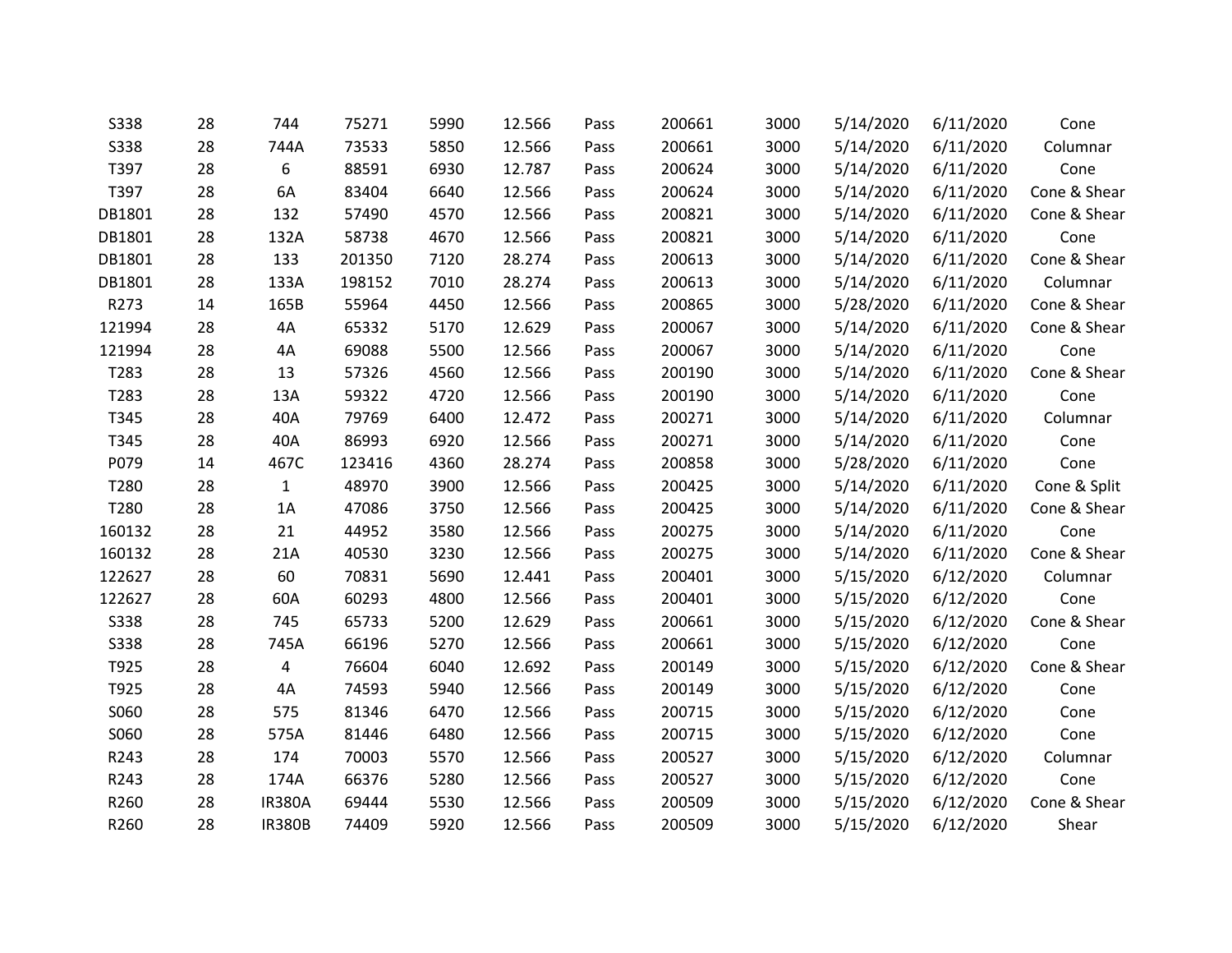| S202   | 28 | 175            | 79313  | 6310   | 12.566 | Pass | 200687         | 3000 | 5/15/2020 | 6/12/2020 | Cone         |
|--------|----|----------------|--------|--------|--------|------|----------------|------|-----------|-----------|--------------|
| S202   | 28 | 175A           | 83988  | 6680   | 12.566 | Pass | 200687         | 3000 | 5/15/2020 | 6/12/2020 | Cone         |
| T243   | 28 | 10             | 56832  | 4520   | 12.566 | Pass | <b>BAG MIX</b> | 4000 | 5/15/2020 | 6/12/2020 | Cone & Shear |
| T243   | 28 | 10A            | 46719  | < 3720 | 12.566 | Fail | <b>BAG MIX</b> | 4000 | 5/15/2020 | 6/12/2020 | Cone & Shear |
| T336   | 28 | 21             | 56871  | 4530   | 12.566 | Pass | 200824         | 3000 | 5/15/2020 | 6/12/2020 | Cone & Shear |
| T336   | 28 | 21A            | 58085  | 4620   | 12.566 | Pass | 200824         | 3000 | 5/15/2020 | 6/12/2020 | Cone         |
| U014   | 28 | 6              | 67175  | 5350   | 12.566 | Pass | 200827         | 4000 | 5/15/2020 | 6/12/2020 | Columnar     |
| U014   | 28 | 6A             | 61425  | 4890   | 12.566 | Pass | 200827         | 4000 | 5/15/2020 | 6/12/2020 | Cone         |
| DB1701 | 28 | 230A           | 78220  | 6220   | 12.566 | Pass | 200149         | 3000 | 5/15/2020 | 6/12/2020 | Cone         |
| DB1701 | 28 | 230B           | 77906  | 6200   | 12.566 | Pass | 200149         | 3000 | 5/15/2020 | 6/12/2020 | Cone         |
| DB1701 | 28 | 2097A          | 75810  | 6030   | 12.566 | Pass | 200149         | 3000 | 5/15/2020 | 6/12/2020 | Cone         |
| DB1701 | 28 | 2097B          | 74693  | 5940   | 12.566 | Pass | 200149         | 3000 | 5/15/2020 | 6/12/2020 | Cone & Shear |
| T079   | 28 | 113A           | 75336  | 6000   | 12.566 | Pass | 200065         | 4000 | 5/15/2020 | 6/12/2020 | Cone         |
| T079   | 28 | 113A           | 75176  | 5980   | 12.566 | Pass | 200065         | 4000 | 5/15/2020 | 6/12/2020 | Columnar     |
| T340   | 28 | 24             | 69884  | 5560   | 12.566 | Pass | 200337         | 3000 | 5/15/2020 | 6/12/2020 | Columnar     |
| T340   | 28 | 24A            | 69058  | 5500   | 12.566 | Pass | 200337         | 3000 | 5/15/2020 | 6/12/2020 | Shear        |
| T287   | 28 | 3A             | 77663  | 6180   | 12.566 | Pass |                | 4000 | 5/15/2020 | 6/12/2020 | Cone         |
| T287   | 28 | 3A             | 80218  | 6380   | 12.566 | Pass |                | 4000 | 5/15/2020 | 6/12/2020 | Cone         |
| T930   | 28 | 9              | 55015  | 4380   | 12.566 | Pass | 200799         | 3000 | 5/15/2020 | 6/12/2020 | Cone & Shear |
| T930   | 28 | 9A             | 55333  | 4400   | 12.566 | Pass | 200799         | 3000 | 5/15/2020 | 6/12/2020 | Cone         |
| R273   | 28 | 8              | 61878  | 4920   | 12.566 | Pass | 200257         | 3000 | 5/15/2020 | 6/12/2020 | Cone & Shear |
| R273   | 28 | 8A             | 62729  | 4990   | 12.566 | Pass | 200257         | 3000 | 5/15/2020 | 6/12/2020 | Cone         |
| R273   | 28 | 9              | 69525  | 5530   | 12.566 | Pass | 200257         | 3000 | 5/15/2020 | 6/12/2020 | Columnar     |
| R273   | 28 | <b>9A</b>      | 67329  | 5360   | 12.566 | Pass | 200257         | 3000 | 5/15/2020 | 6/12/2020 | Columnar     |
| R279   | 28 | 189            | 78137  | 6220   | 12.566 | Pass | 200409         | 4500 | 5/15/2020 | 6/12/2020 | Cone & Shear |
| R279   | 28 | 189A           | 75942  | 6040   | 12.566 | Pass | 200409         | 4500 | 5/15/2020 | 6/12/2020 | Cone & Shear |
| R279   | 28 | 190A           | 84675  | 6740   | 12.566 | Pass | 200409         | 4500 | 5/15/2020 | 6/12/2020 | Cone         |
| R279   | 28 | 190A           | 85028  | 6770   | 12.566 | Pass | 200409         | 4500 | 5/15/2020 | 6/12/2020 | Cone         |
| T397   | 28 | $\overline{7}$ | 100422 | 7990   | 12.566 | Pass | 200624         | 3000 | 5/15/2020 | 6/12/2020 | Columnar     |
| T397   | 28 | <b>7A</b>      | 105277 | 8380   | 12.566 | Pass | 200624         | 3000 | 5/15/2020 | 6/12/2020 | Columnar     |
| P230   | 28 | 1786           | 66480  | 5290   | 12.566 | Pass | 200154         | 3000 | 5/15/2020 | 6/12/2020 | Columnar     |
| P230   | 28 | 1786A          | 67144  | 5340   | 12.566 | Pass | 200154         | 3000 | 5/15/2020 | 6/12/2020 | Columnar     |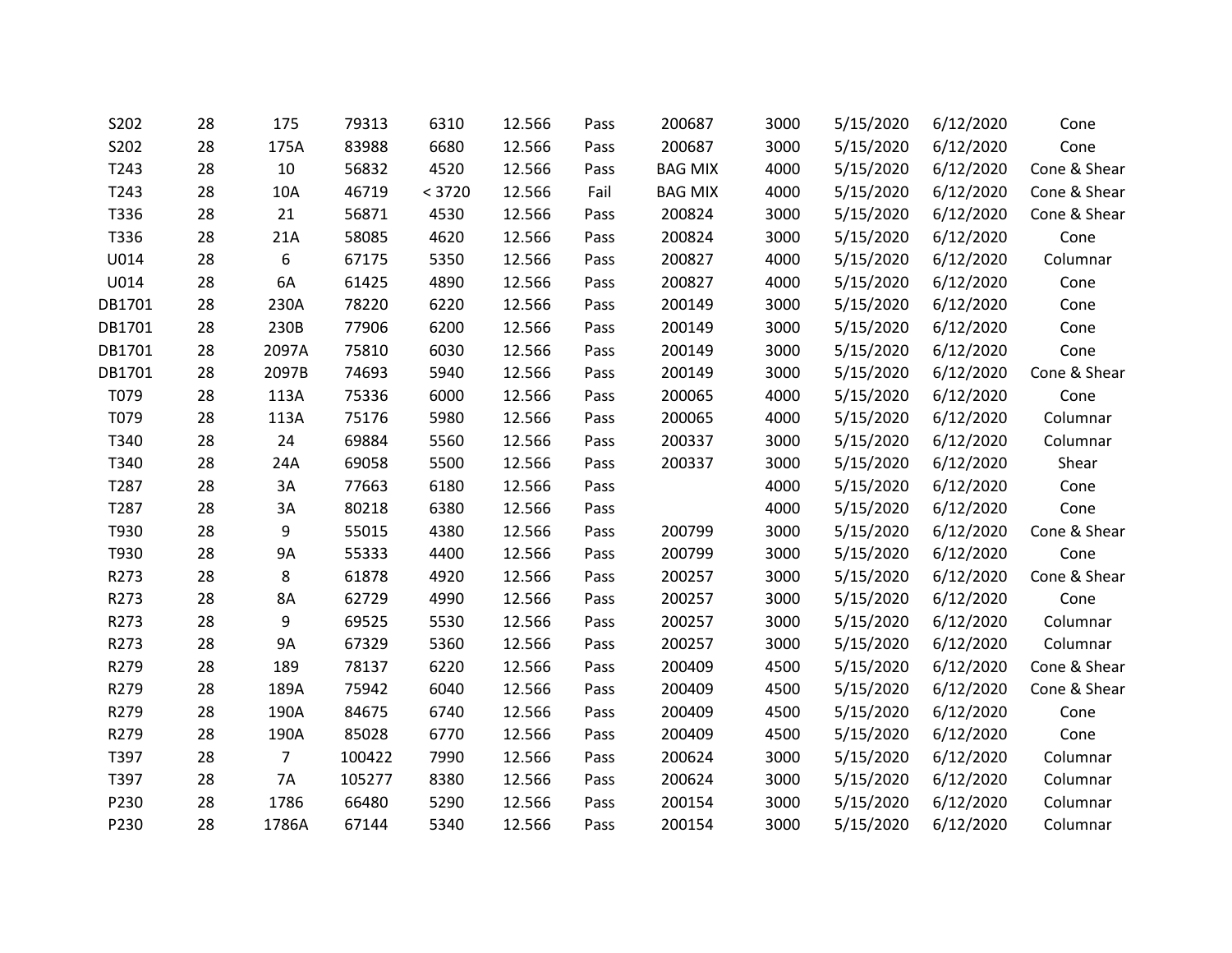| P230        | 28    | 1787      | 55307      | 4400 | 12.579 | Pass | 200154                                                                                          | 3000     | 5/15/2020 | 6/12/2020 | Cone & Shear |
|-------------|-------|-----------|------------|------|--------|------|-------------------------------------------------------------------------------------------------|----------|-----------|-----------|--------------|
| P230        | 28    | 1787A     | 56824      | 4520 | 12.579 | Pass | 200154                                                                                          | 3000     | 5/15/2020 | 6/12/2020 | Cone & Shear |
| DB1801      | 28    | 134       | 95432      | 7610 | 12.535 | Pass | 200170                                                                                          | 3000     | 5/15/2020 | 6/12/2020 | Cone         |
| DB1801      | 28    | 134A      | 83111      | 6630 | 12.535 | Pass | 200170                                                                                          | 3000     | 5/15/2020 | 6/12/2020 | Cone         |
| DB1801      | 28    | 135       | 58666      | 4670 | 12.566 | Pass | 200821                                                                                          | 3000     | 5/15/2020 | 6/12/2020 | Cone & Shear |
| DB1801      | 28    | 135A      | 58208      | 4630 | 12.566 | Pass | 200821                                                                                          | 3000     | 5/15/2020 | 6/12/2020 | Cone & Split |
| P079        | 28    | 463       | 43169      | 3440 | 12.566 | Pass | 200260                                                                                          | 3000     | 5/15/2020 | 6/12/2020 | Cone & Shear |
| P079        | 28    | 463A      | 43146      | 3430 | 12.566 | Pass | 200260                                                                                          | 3000     | 5/15/2020 | 6/12/2020 | Cone & Shear |
| 121994      | 28    | 5A        | 62250      | 4950 | 12.566 | Pass | 200067                                                                                          | 3000     | 5/15/2020 | 6/12/2020 | Cone & Shear |
| 121994      | 28    | 5A        | 64996      | 5170 | 12.566 | Pass | 200067                                                                                          | 3000     | 5/15/2020 | 6/12/2020 | Cone & Shear |
| 120116      | 28    | 7A        | 75840      | 6040 | 12.566 | Pass | 200768                                                                                          | 3000     | 5/18/2020 | 6/12/2020 | Columnar     |
| 120116      | 28    | 7A        | 77379      | 6160 | 12.566 | Pass | 200768                                                                                          | 3000     | 5/18/2020 | 6/12/2020 | Cone & Shear |
| Q029        | 28    | 501A      | 71758      | 5710 | 12.566 | Pass | 200285                                                                                          | 4000     | 5/15/2020 | 6/12/2020 | Cone & Shear |
| Q029        | 28    | 501A      | 75123      | 5980 | 12.566 | Pass | 200285                                                                                          | 4000     | 5/15/2020 | 6/12/2020 | Cone & Shear |
| Q029        | 28    | 502A      | 68028      | 5410 | 12.566 | Pass | 200285                                                                                          | 4000     | 5/15/2020 | 6/12/2020 | Cone & Shear |
| Q029        | 28    | 502A      | 65381      | 5200 | 12.566 | Pass | 200285                                                                                          | 4000     | 5/15/2020 | 6/12/2020 | Cone & Shear |
| Q029        | 28    | 503A      | 76287      | 6070 | 12.566 | Pass | 200285                                                                                          | 4000     | 5/15/2020 | 6/12/2020 | Columnar     |
| Q029        | 28    | 503A      | 75128      | 5980 | 12.566 | Pass | 200285                                                                                          | 4000     | 5/15/2020 | 6/12/2020 | Cone         |
| R275        | 28    | 130A      | 58963      | 4690 | 12.566 | Pass | 200204                                                                                          | 3000     | 5/15/2020 | 6/12/2020 | Cone & Shear |
| R275        | 28    | 130A      | 61923      | 4930 | 12.566 | Pass | 200204                                                                                          | 3000     | 5/15/2020 | 6/12/2020 | Cone & Shear |
| T290        | 28    | 17A       | 99159      | 7890 | 12.566 | Pass | 200084                                                                                          | 3000     | 5/15/2020 | 6/12/2020 | Cone & Shear |
| T290        | 28    | 17A       | 90045      | 7170 | 12.566 | Pass | 200084                                                                                          | 3000     | 5/15/2020 | 6/12/2020 | Cone & Shear |
| 160132      | 28    | 22        | 50121      | 3990 | 12.566 | Pass | 200275                                                                                          | 3000     | 5/15/2020 | 6/12/2020 | Cone & Split |
| 160132      | 28    | 22A       | 54272      | 4320 | 12.566 | Pass | 200275                                                                                          | 3000     | 5/15/2020 | 6/12/2020 | Columnar     |
| <b>S338</b> | 8     | 752D      | 58807      | 4680 | 12.566 | Pass | 200661                                                                                          | 3000     | 6/4/2020  | 6/12/2020 | Cone & Shear |
| S338        | 8     | 752E      | 59168      | 4710 | 12.566 | Pass | 200661                                                                                          | 3000     | 6/4/2020  | 6/12/2020 | Columnar     |
| T284        | 18HR  | <b>9B</b> | 54926      | 4370 | 12.566 | Pass | 200846                                                                                          | 4000     | 6/11/2020 | 6/12/2020 | Cone & Shear |
| T284        | 18HR  | 9C        | 55387      | 4410 | 12.566 | Pass | 200846                                                                                          | 4000     | 6/11/2020 | 6/12/2020 | Cone         |
| T381        | 30 HR | 4B        | 149675     | 5290 | 28.274 | Pass | 200526                                                                                          | 3000     | 6/13/2020 | 6/14/2020 | Cone & Shear |
| T381        | 30 HR | 4C        | 148204     | 5240 | 28.274 | Pass | 200526                                                                                          | 3000     | 6/13/2020 | 6/14/2020 | Cone & Shear |
|             |       |           |            |      |        |      | The Following Cylinders Not Were Broken At The HQ Lab But Rather A Regional Lab Due To Covid-19 |          |           |           |              |
| Contract    | Age   | Cylinder  | <b>LBF</b> | PSI  | Area   | P/F  | Design                                                                                          | Required | Made      | Tested    | Fracture     |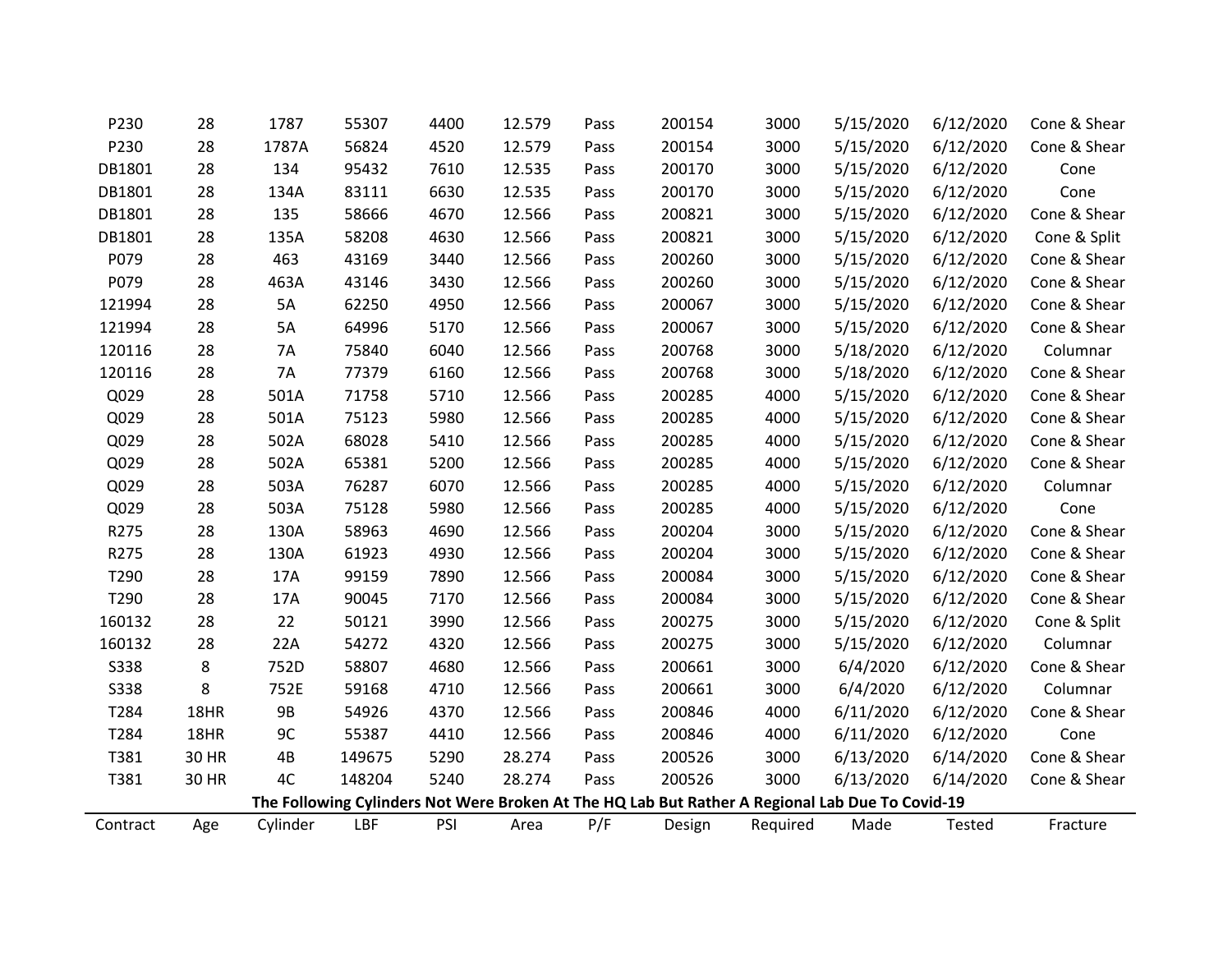| S277        | 28 | C <sub>25</sub> | 88126  | 7010  | 12.57 | <b>PASS</b> | 200344 | 4000 | 5/14/2020 | 6/10/2020 | CONE                    |
|-------------|----|-----------------|--------|-------|-------|-------------|--------|------|-----------|-----------|-------------------------|
| S277        | 28 | C25A            | 93707  | 7460  | 12.57 | PASS        | 200344 | 4000 | 5/14/2020 | 6/10/2020 | COLUMNAR                |
| S285        | 28 | 77              | 62317  | 4960  | 12.57 | PASS        | 200449 | 3000 | 5/13/2020 | 6/10/2020 | COLUMNAR                |
| S285        | 28 | 77A             | 61578  | 4900  | 12.57 | PASS        | 200449 | 3000 | 5/13/2020 | 6/10/2020 | <b>CONE &amp; SPLIT</b> |
| R272        | 28 | MP170           | 77564  | 6000  | 12.57 | PASS        | 200450 | 3000 | 5/12/2020 | 6/8/2020  | <b>CONE &amp; SPLIT</b> |
| R272        | 28 | <b>MP170A</b>   | 69359  | 5520  | 12.57 | <b>PASS</b> | 200450 | 3000 | 5/12/2020 | 6/8/2020  | COLUMNAR                |
| R272        | 28 | D247            | 73151  | 5820  | 12.57 | <b>PASS</b> | 200561 | 3000 | 5/11/2020 | 6/8/2020  | <b>CONE &amp; SHEAR</b> |
| R272        | 28 | D247A           | 73516  | 5850  | 12.57 | <b>PASS</b> | 200561 | 3000 | 5/11/2020 | 6/8/2020  | COLUMNAR                |
| R272        | 28 | MP169           | 171521 | 6070  | 28.27 | PASS        | 200451 | 3000 | 5/11/2020 | 6/8/2020  | COLUMNAR                |
| R272        | 28 | <b>MP169A</b>   | 172615 | 6110  | 28.27 | PASS        | 200451 | 3000 | 5/11/2020 | 6/8/2020  | <b>SHEAR</b>            |
| T351        | 28 | 6               | 79008  | 6290  | 12.57 | <b>PASS</b> | 200731 | 4500 | 5/11/2020 | 6/8/2020  | CONE                    |
| T351        | 28 | 6A              | 83197  | 6620  | 12.57 | PASS        | 200731 | 4500 | 5/11/2020 | 6/8/2020  | <b>CONE &amp; SPLIT</b> |
| R252        | 28 | 135             | 78061  | 6212  | 12.57 | <b>PASS</b> | 200312 | 3000 | 5/13/2020 | 6/10/2020 |                         |
| R252        | 28 | 135A            | 75796  | 6032  | 12.57 | PASS        | 200312 | 3000 | 5/13/2020 | 6/10/2020 |                         |
| <b>U078</b> | 28 | $\mathbf{1}$    | 100513 | 8000  | 12.57 | PASS        | 200822 | 3000 | 5/11/2020 | 6/8/2020  | <b>CONE &amp; SPLIT</b> |
| <b>U078</b> | 28 | 1A              | 68814  | 5480  | 12.57 | PASS        | 200822 | 3000 | 5/11/2020 | 6/8/2020  | COLUMNAR                |
| R272        | 28 | MP171           | 141236 | 5000  | 28.27 | Pass        | 200451 | 3000 | 5/14/2020 | 6/10/2020 | Columnar                |
| R272        | 28 | <b>MP171A</b>   | 140135 | 4860  | 28.27 | Pass        | 200451 | 3000 | 5/14/2020 | 6/10/2020 | Shear                   |
| R272        | 28 | D248            | 75951  | 6050  | 12.57 | Pass        | 200561 | 3000 | 5/14/2020 | 6/10/2020 | Cone & Split            |
| R272        | 28 | D248A           | 80349  | 6400  | 12.57 | Pass        | 200561 | 3000 | 5/14/2020 | 6/10/2020 | Cone & Shear            |
| R272        | 28 | D248E           | 79788  | 6350  | 12.57 | Pass        | 200561 | 3000 | 5/14/2020 | 6/10/2020 | Cone & Split            |
| R272        | 28 | <b>D248EF</b>   | 79867  | 6360  | 12.57 | Pass        | 200561 | 3000 | 5/14/2020 | 6/10/2020 | Shear                   |
| R272        | 28 | D248J           | 77351  | 6130  | 12.57 | Pass        | 200561 | 3000 | 5/14/2020 | 6/10/2020 | Cone & Split            |
| R272        | 28 | D248K           | 78012  | 6280  | 12.57 | Pass        | 200561 | 3000 | 5/14/2020 | 6/10/2020 | CONE                    |
| <b>CPI</b>  | 28 | 38D             | 87258  | 6940  | 12.57 | Pass        | 200370 | 5000 | 5/13/2020 | 6/10/2020 |                         |
| <b>CPI</b>  | 28 | 38D             | 87802  | 6990  | 12.57 | Pass        | 200370 | 5000 | 5/13/2020 | 6/10/2020 |                         |
| <b>CPI</b>  | 28 | 38L             | 85717  | 6820  | 12.57 | Pass        | 200370 | 5000 | 5/13/2020 | 6/10/2020 |                         |
| <b>CPI</b>  | 28 | 38L             | 82623  | 6580  | 12.57 | Pass        | 200370 | 5000 | 5/13/2020 | 6/10/2020 |                         |
| <b>CPI</b>  | 28 | 30 <sub>D</sub> | 139844 | 11130 | 12.57 | Pass        | 200372 | 9000 | 5/15/2020 | 6/12/2020 |                         |
| <b>CPI</b>  | 28 | 30 <sub>D</sub> | 142318 | 11330 | 12.57 | Pass        | 200372 | 9000 | 5/15/2020 | 6/12/2020 |                         |
| R277        | 28 | 123             | 81626  | 6500  | 12.57 | Pass        | 200293 | 3000 | 5/15/2020 | 6/12/2020 |                         |
| R277        | 28 | 123A            | 82938  | 6600  | 12.57 | Pass        | 200293 | 3000 | 5/15/2020 | 6/12/2020 |                         |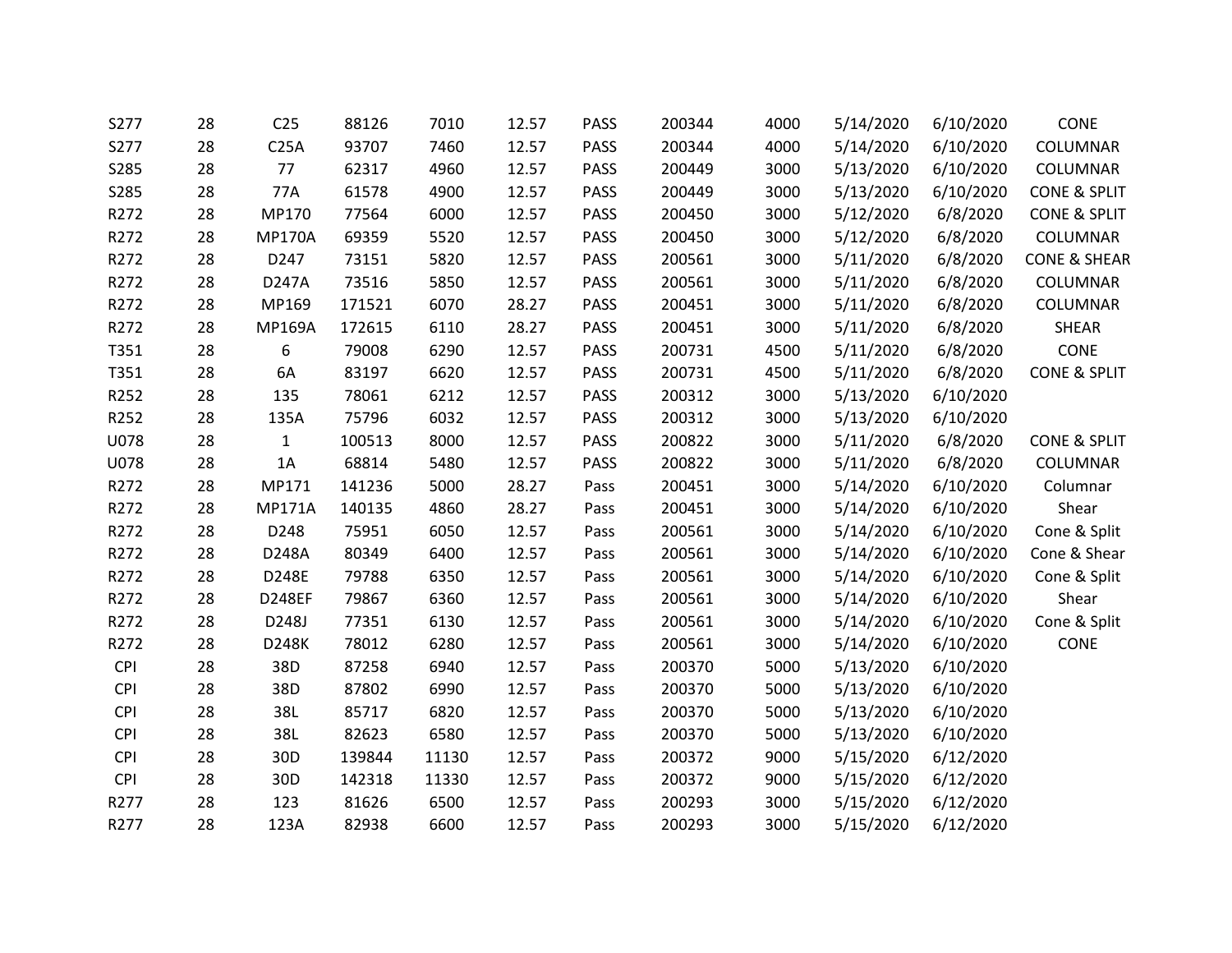| T399             | 28 | 12                | 68131 | 5420 | 12.57 | Pass | 200293 | 3500 | 5/15/2020 | 6/12/2020 |
|------------------|----|-------------------|-------|------|-------|------|--------|------|-----------|-----------|
| T399             | 28 | 12A               | 61546 | 4900 | 12.57 | Pass | 200293 | 3500 | 5/15/2020 | 6/12/2020 |
| T016             | 28 | 105               | 87772 | 6990 | 12.57 | Pass | 200297 | 3000 | 5/15/2020 | 6/12/2020 |
| T016             | 28 | 105A              | 83793 | 6670 | 12.57 | Pass | 200297 | 3000 | 5/15/2020 | 6/12/2020 |
| R <sub>277</sub> | 28 | C <sub>26</sub>   | 86768 | 6900 | 12.57 | Pass | 200305 | 3000 | 5/15/2020 | 6/12/2020 |
| R <sub>277</sub> | 28 | C <sub>26</sub> A | 85463 | 6800 | 12.57 | Pass | 200305 | 3000 | 5/15/2020 | 6/12/2020 |
| R272             | 28 | MP172             | 80890 | 6440 | 12.57 | Pass | 200496 | 4000 | 5/15/2020 | 6/12/2020 |
| R <sub>272</sub> | 28 | <b>MP172A</b>     | 80886 | 6440 | 12.57 | Pass | 200496 | 4000 | 5/15/2020 | 6/12/2020 |
| R <sub>272</sub> | 28 | D <sub>249</sub>  | 70695 | 5630 | 12.57 | Pass | 200561 | 3000 | 5/15/2020 | 6/12/2020 |
| R272             | 28 | D249A             | 70952 | 5650 | 12.57 | Pass | 200561 | 3000 | 5/15/2020 | 6/12/2020 |